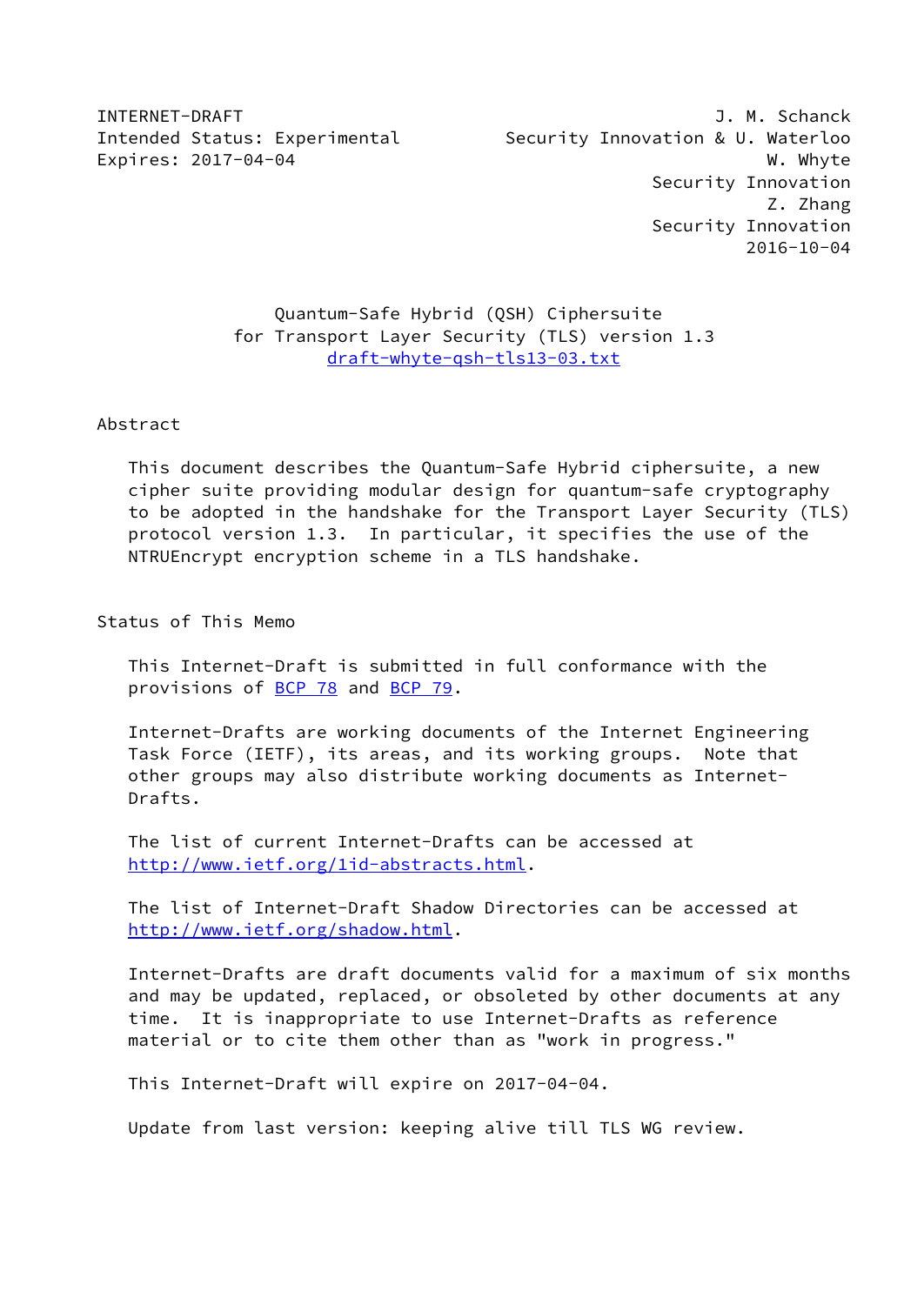| INTERNET DRAFT | Quantum-safe handshake for TLS 1.3 |  | 2016-10-04 |
|----------------|------------------------------------|--|------------|
|                |                                    |  |            |

# Table of Contents

| $1$ . |                                                                          |  |  |  |  |
|-------|--------------------------------------------------------------------------|--|--|--|--|
| 2.    | Modular design for quantum-safe hybrid handshake $\frac{4}{5}$           |  |  |  |  |
|       | 3. Data Structures and Computations 7                                    |  |  |  |  |
| 3.1.  | Data structures for Quantum-safe Crypto Schemes 7                        |  |  |  |  |
|       | 3.2. Client Hello Extensions 9                                           |  |  |  |  |
|       | <u>3.3</u> . HelloRetryRequest Extensions 11                             |  |  |  |  |
|       | 3.4. Server Key Share Extension 12                                       |  |  |  |  |
|       |                                                                          |  |  |  |  |
|       | $\frac{5}{2}$ . Specific information for Quantum Safe Scheme 14          |  |  |  |  |
| 5.1.  |                                                                          |  |  |  |  |
|       |                                                                          |  |  |  |  |
|       |                                                                          |  |  |  |  |
|       |                                                                          |  |  |  |  |
|       | 6. Security Considerations 15                                            |  |  |  |  |
|       | 6.1. Security, Authenticity and Forward Secrecy 15                       |  |  |  |  |
| 6.2.  | Quantum Security and Quantum Forward Secrecy 15                          |  |  |  |  |
|       |                                                                          |  |  |  |  |
| 7.    | Compatibility with TLS 1.2 and earlier version $\ldots \ldots \ldots$ 15 |  |  |  |  |
| 8.    |                                                                          |  |  |  |  |
| 9.    |                                                                          |  |  |  |  |
|       |                                                                          |  |  |  |  |
|       | 10.1. Normative References 16                                            |  |  |  |  |
|       | 10.2. Informative References 17                                          |  |  |  |  |
|       |                                                                          |  |  |  |  |
|       |                                                                          |  |  |  |  |
|       |                                                                          |  |  |  |  |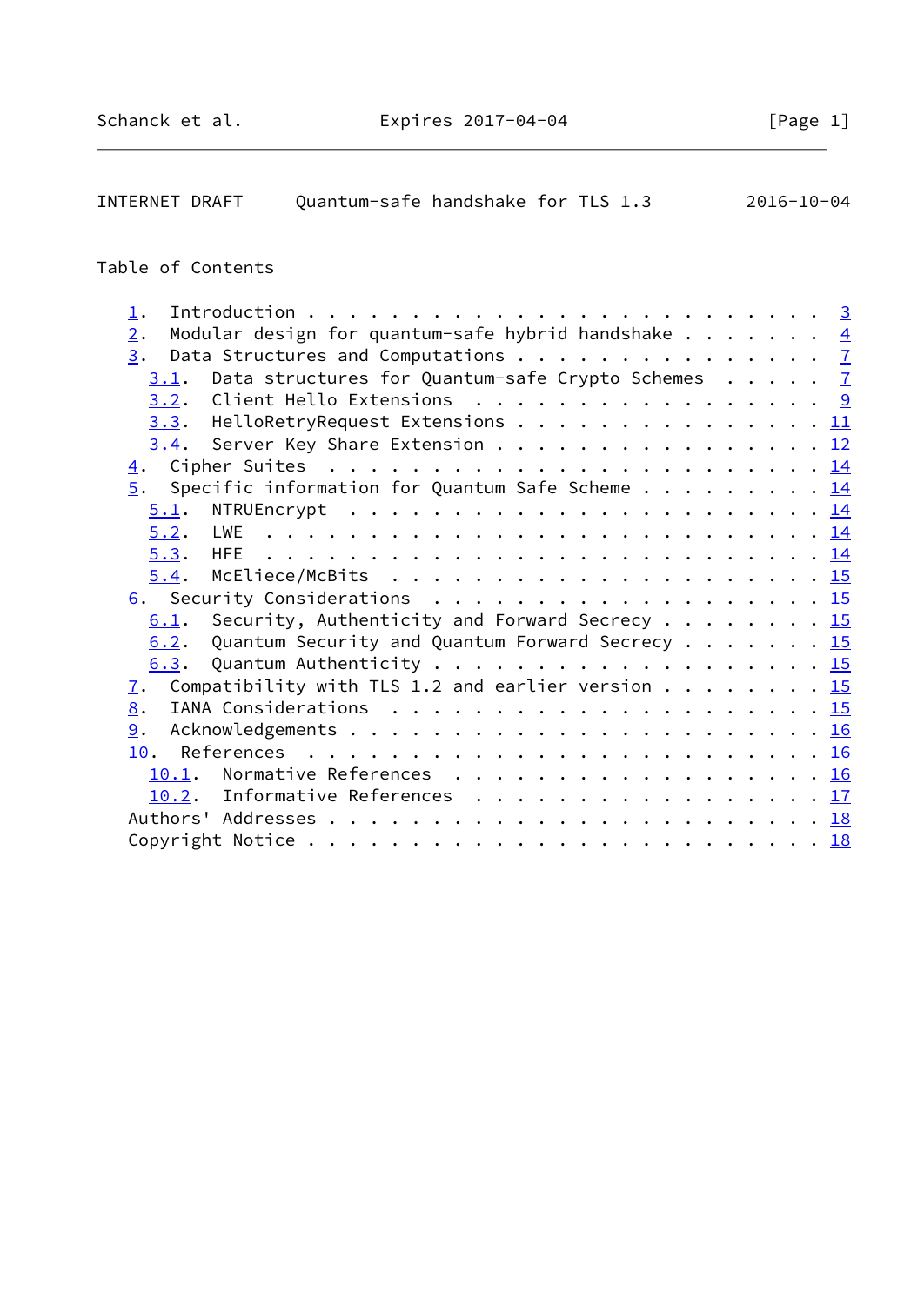Schanck et al. Expires 2017-04-04 [Page 2]

<span id="page-2-1"></span>INTERNET DRAFT Quantum-safe handshake for TLS 1.3 2016-10-04

#### <span id="page-2-0"></span>[1](#page-2-0). Introduction

 Quantum computers pose a significant threat to modern cryptography. Two most widely adopted public key cryptosystems, namely, RSA [[PKCS1\]](#page-17-4) and Elliptic Curve Cryptography (ECC) [SECG], will be broken by general purpose quantum computers. RSA is adopted in TLS from Version 1.0 and to TLS Version 1.3 [[RFC2246\]](https://datatracker.ietf.org/doc/pdf/rfc2246), [[RFC4346](https://datatracker.ietf.org/doc/pdf/rfc4346)], [\[RFC5246](https://datatracker.ietf.org/doc/pdf/rfc5246)], [\[TLS1.3](#page-19-2)]. ECC is enabled in [RFC 4492](https://datatracker.ietf.org/doc/pdf/rfc4492) [[RFC4492](https://datatracker.ietf.org/doc/pdf/rfc4492)] and adopted in TLS version 1.2 [\[RFC5246](https://datatracker.ietf.org/doc/pdf/rfc5246)] and version 1.3 [[TLS1.3](#page-19-2)]. On the other hand, there exist several quantum-safe cryptosystems, such as the NTRUEncrypt cryptosystem [\[EESS1\]](#page-17-5), that deliver similar performance, yet are conjectured to be robust against quantum computers.

 This document describes a modular design that allows one or many quantum-safe cryptosystems to be adopted in the handshake protocol, applicable to TLS Version 1.3  $[TLS1.3]$  $[TLS1.3]$  $[TLS1.3]$ . It uses a hybrid approach that combines a classical handshake mechanism with key encapsulation mechanisms instantiated with quantum-safe encryption schemes. The modular design provides quantum-safe features to TLS 1.3 without any introduction of extra cipher suites. Yet, it allows the flexibility to include new and advanced quantum-safe encryption schemes at present and in the future.

Extensions to TLS 1.2 [[RFC5246](https://datatracker.ietf.org/doc/pdf/rfc5246)] and earlier versions can be found in [\[QSH12](#page-18-1)].

The remainder of this document is organized as follows. [Section 2](#page-3-0) provides an overview of the modular design of quantum-safe handshake for TLS 1.3. [Section 3](#page-7-0) specifies various data structures needed for a quantum safe handshake, their encoding in TLS messages, and the processing of those messages. [Section 4](#page-15-0) defines new TLS\_QSH cipher suites. [Section 5](#page-15-1) provides specific information for quantum safe encryption schemes. [Section 6](#page-15-7) discusses security considerations. [Section 7](#page-16-3) discusses compatibility with other versions of TLS. [Section 8](#page-16-4) describes IANA considerations for the name spaces created by this document. [Section 9](#page-17-0) gives acknowledgements.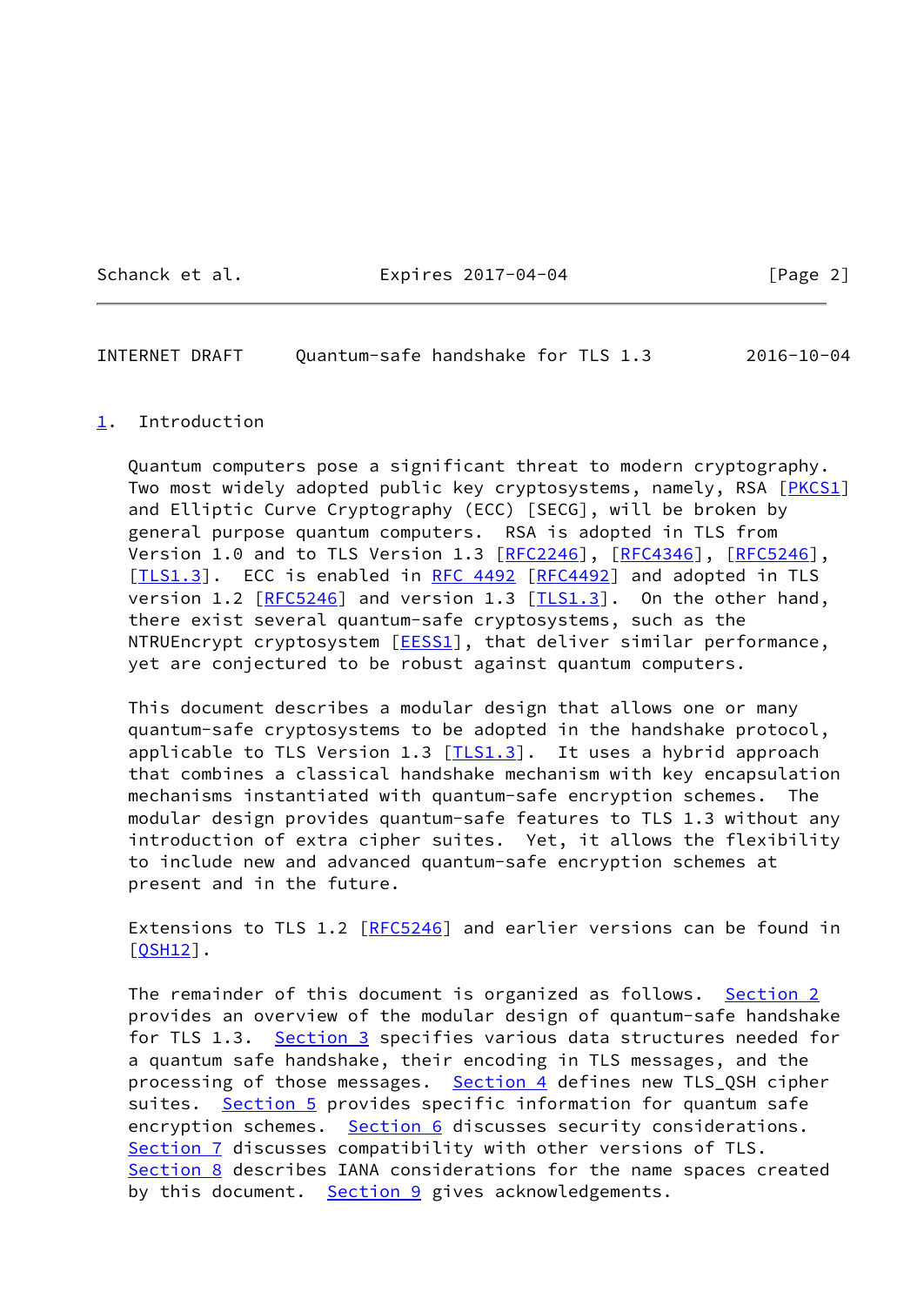This is followed by the lists of normative and informative references cited in this document, the authors' contact information, and statements on intellectual property rights and copyrights.

 Implementation of this specification requires familiarity with TLS [\[RFC2246](https://datatracker.ietf.org/doc/pdf/rfc2246)], [[RFC4346\]](https://datatracker.ietf.org/doc/pdf/rfc4346), [[RFC5246](https://datatracker.ietf.org/doc/pdf/rfc5246)], [\[TLS1.3](#page-19-2)], TLS extensions [[RFC4366](https://datatracker.ietf.org/doc/pdf/rfc4366)], and knowledge of the corresponding quantum-safe cryptosystem.

 The key words "MUST", "MUST NOT", "REQUIRED", "SHALL", "SHALL NOT", "SHOULD", "SHOULD NOT", "RECOMMENDED", "MAY", and "OPTIONAL" in this document are to be interpreted as described in [RFC 2119 \[RFC2119](https://datatracker.ietf.org/doc/pdf/rfc2119)].

| Schanck et al.<br>Expires 2017-04-04 | [Page 3] |
|--------------------------------------|----------|
|--------------------------------------|----------|

<span id="page-3-1"></span>INTERNET DRAFT Quantum-safe handshake for TLS 1.3 2016-10-04

 Well-known abbreviations and acronyms can be found at RFC Editor Abbreviations List [[REAL\]](#page-18-2).

<span id="page-3-0"></span>[2](#page-3-0). Modular design for quantum-safe hybrid handshake

 This document introduces a modular approach to including new quantum safe key exchange algorithms within TLS 1.3, while maintaining the assurance that comes from the use of already established cipher suites. It allows the TLS premaster secret to be agreed using both an established classical cipher suite and a quantum-safe key encapsulation mechanism.

| Client                        |           | Server                        |
|-------------------------------|-----------|-------------------------------|
| ClientHello<br>ClientKeyShare | ————————> | HelloRetryRequest             |
| ClientHello<br>ClientKeyShare | --------> |                               |
|                               |           | ServerHello<br>ServerKeyShare |
|                               |           | {EncryptedExtensions*}        |
|                               |           | {Certificate*}                |
|                               |           | {CertificateRequest*+}        |
|                               |           | {CertificateVerify*}          |
|                               |           | {Finished}                    |
| {Certificate*+}               |           |                               |
| {CertificateVerify*+}         |           |                               |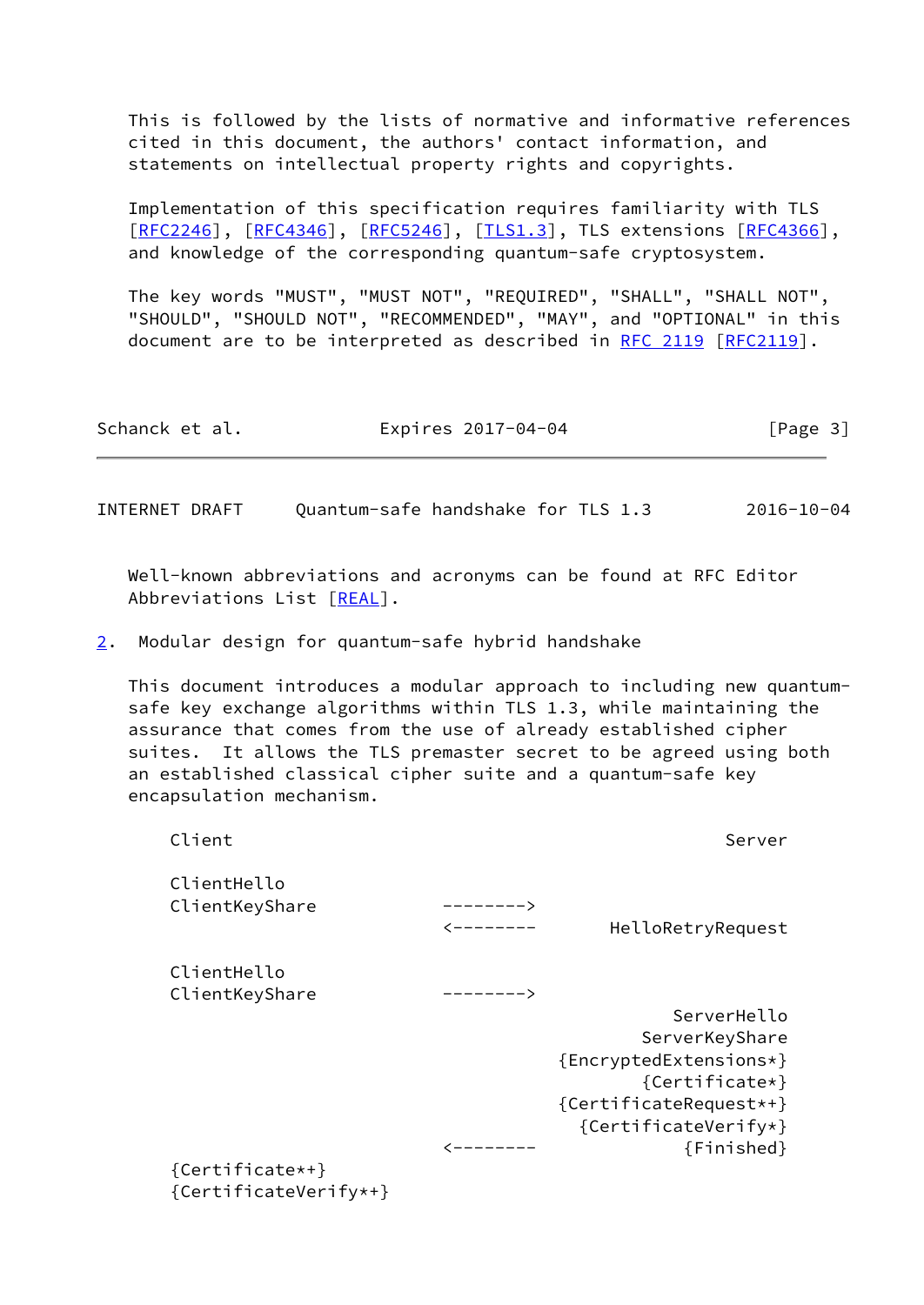| $\{Finite\}$       |                    |
|--------------------|--------------------|
| [Application Data] | [Application Data] |

 \* message is not sent under some conditions + message is not sent unless client authentication is desired

Figure 1: Message flow in a full TLS 1.3 handshake

 Figure 1 shows all messages involved in the TLS key establishment protocol (aka full handshake). The addition of quantum-safe cryptography has direct impact only on the ClientHello, the HelloRetryRequest, and the ServerKeyShare messages. In the rest of this document, we describe each quantum-safe key exchange data structure in greater detail in terms of the content and processing of these messages.

The authentication is provided by classical cryptography. The

| Schanck et al. | Expires 2017-04-04 | [Page 4] |
|----------------|--------------------|----------|
|----------------|--------------------|----------|

INTERNET DRAFT Quantum-safe handshake for TLS 1.3 2016-10-04

 introduction of quantum-safe encryption schemes delivers forward secrecy against quantum attackers. The additional cryptographic data exchanged between the client and the server is shown in Figure 2 and 3.

 Figure 2 illustrates the data flow of a zero round trip quantum-safe handshake for TLS. This handshake is proceeded when 1) the classical key exchange is also zero round trip, and 2) the server supports the QSH schemes from QSHPKList.

| Client                                                                                                    |   | Server                                                                      |
|-----------------------------------------------------------------------------------------------------------|---|-----------------------------------------------------------------------------|
| ClientHelloExtension<br>+ qshDataExtension<br>(QSHPKList)<br>+ qshNegotiateExtension<br>(QSHSchemeIDList) | . |                                                                             |
|                                                                                                           |   | EncryptedExtensions*<br>+ qshDataExtension<br>(QSHCipherList)<br>{Finished} |
| $\{Finite\}$                                                                                              |   |                                                                             |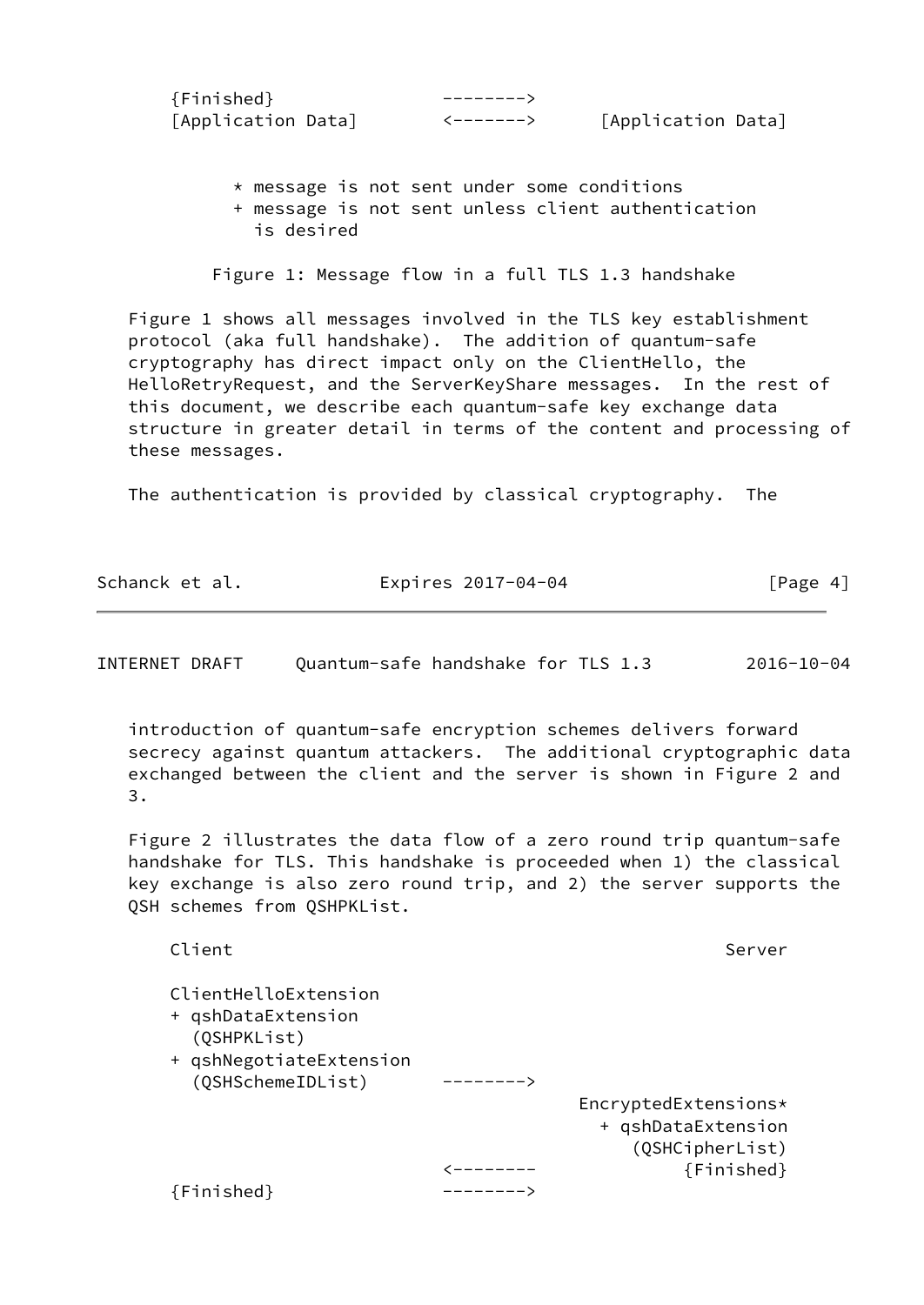| ClassicSecret QSHSecret <-------> ClassicSecret QSHSecret                                                                                                               |                                                                                |                                                                                             |                  |
|-------------------------------------------------------------------------------------------------------------------------------------------------------------------------|--------------------------------------------------------------------------------|---------------------------------------------------------------------------------------------|------------------|
| * previously known as SeverKeyShareExtensions<br>+ additional data                                                                                                      |                                                                                |                                                                                             |                  |
|                                                                                                                                                                         | Figure 2: Additional cryptographic data<br>for a zero round trip TLS handshake |                                                                                             |                  |
| In the case that the server does not support the QSH schemes from<br>QSHPKList, the server will reply with a HelloRetryRequest, which<br>results into a full handshake. |                                                                                |                                                                                             |                  |
| Client                                                                                                                                                                  |                                                                                |                                                                                             | Server           |
| ClientHelloExtensions<br>+ qshDataExtension<br>(QSHPKList)<br>+ qshNegotiateExtension<br>(QSHSchemeIDList)                                                              | $--------$                                                                     | HelloRetryRequestExtensions<br>+ qshNegotiateExtension<br><-------- (AcceptQSHSchemeIDList) |                  |
| ClientHelloExtensions<br>+ qshDataExtension                                                                                                                             |                                                                                |                                                                                             |                  |
| Schanck et al.                                                                                                                                                          | Expires 2017-04-04                                                             |                                                                                             | [Page $5$ ]      |
| INTERNET DRAFT                                                                                                                                                          | Quantum-safe handshake for TLS 1.3                                             |                                                                                             | $2016 - 10 - 04$ |
| (QSHPKList)                                                                                                                                                             | --------><br>$\leftarrow$ - - - - - - -                                        | EncryptedExtensions*<br>+ qshDataExtension<br>(QSHCipherList)                               | {Finished}       |
| ${F}$ inished $}$                                                                                                                                                       | -------->                                                                      |                                                                                             |                  |
| ClassicSecret QSHSecret <-------> ClassicSecret QSHSecret                                                                                                               |                                                                                |                                                                                             |                  |
| * previously known as SeverKeyShareExtensions<br>+ additional data                                                                                                      |                                                                                |                                                                                             |                  |
|                                                                                                                                                                         | Figure 3: Additional cryptographic data<br>for a full TLS handshake            |                                                                                             |                  |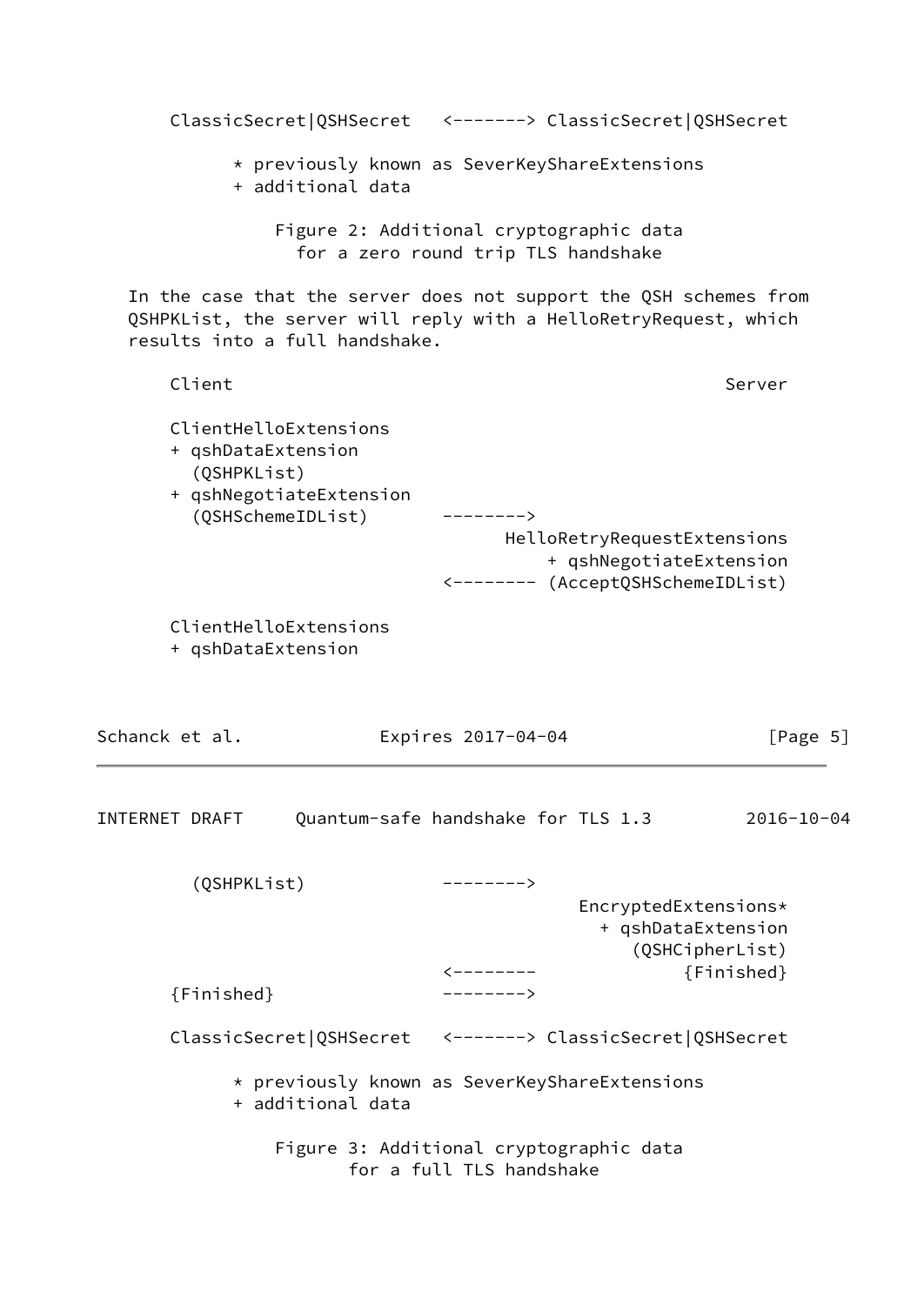As usual, the ClientHello message includes the list of classical cipher suites the client wishes to negotiate (e.g., TLS\_ECDH\_ECDSA\_WITH\_NULL\_SHA). In addition there will be two potential extension fields, indicating qshData and qshNegotiate extensions.

 The ClientHelloExtension field MUST have qshData extension field: o QSHPKList: a list of distinct public keys for QSH Scheme from the client, each public key for a distinct quantum safe encryption scheme supported by the client.

 The ClientHelloExtension field MAY have qshNegotiate extension field:

o QSHSchemeIDList:

 a list of distinct QSHSchemeIDs from the client, each ID represents a quantum safe encryption scheme/parameter set supported by the client

 QSHSchemeIDList must not list the scheme IDs whose public key is already included in the QSHPKList.

 If the server supports QSH schemes/parameter sets for the public keys received from QSHPKList, the server will proceed the zero round trip handshake, provided that the zero round trip is also permitted by classical handshake. If not, the server will pick a (list of) QSHSchemeID(s) from the QSHSchemeIDList to form the AcceptQSHSchemeIDList, and request public keys for those schemes in a HelloRetryRequest message. If the server does not support any of the QSH schemes from either QSHPKList or QSHSchemeIDList, the server will abort the handshake.

The extension field of the HelloRetryRequest message MUST have an

<span id="page-6-0"></span>

| Schanck et al. | Expires 2017-04-04                                                                                                                                                                                                   | [Page 6]         |
|----------------|----------------------------------------------------------------------------------------------------------------------------------------------------------------------------------------------------------------------|------------------|
| INTERNET DRAFT | Quantum-safe handshake for TLS 1.3                                                                                                                                                                                   | $2016 - 10 - 04$ |
| $\circ$        | qshNegotiate extension field:<br>AcceptQSHSchemeIDList:<br>a list of distinct QSHSchemeIDs from the server,<br>each ID represents a quantum safe encryption<br>scheme/parameter set supported/selected by the server |                  |
|                | The ServerKeyShare message contains an indication of the classical<br>cipher suite selected, and the ServerKeyShare material appropriate to                                                                          |                  |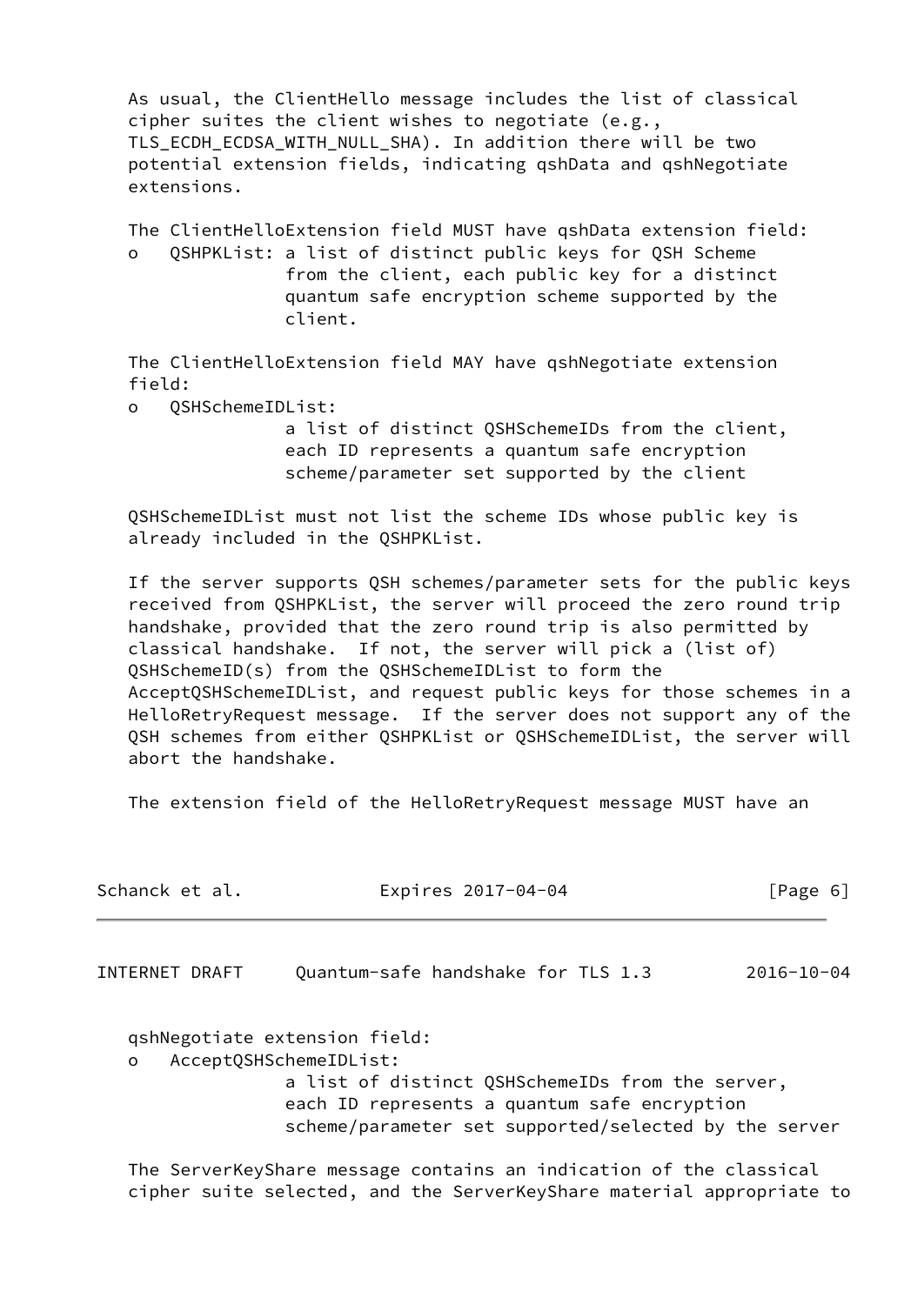that cipher suite. Additionally, the ServerKeyShareExtension (a.k.a. EncryptedExtension) field message MUST contain a qshData extension field listing ciphertexts:

o QSHCipherList:

 a list of ciphertests [Encrypt\_QSHPK1(QSHS1)]|[Encrypt\_QSHPK2(QSHS2)]|... where the QSH secret keying material is QSHSecret = QSHS1|QSHS2|..., and QSHPKi is from QSHPKList.

 The final premaster secret negotiated by the client and the server is the concatenation of the classical premaster secret, QSHSecret, QSHPK1|QSHPK2|... in that order. A 48 bytes fixed length master secret is derived from the premaster secret at the end of the handshake, using a pseudo random function specified by the classical cipher suite (see Section 8.1. [RFC 5246 \[RFC5246](https://datatracker.ietf.org/doc/pdf/rfc5246)]).

<span id="page-7-0"></span>[3](#page-7-0). Data Structures and Computations

 This section specifies the data structures and computations used by TLS\_QSH cipher suite specified in Sections  $2$ . The presentation language used here is the same as that used in TLS  $v1.3$   $[TLS1.3]$  $[TLS1.3]$ . Since this specification extends TLS, these descriptions should be merged with those in the TLS specification and any others that extend TLS. This means that enum types may not specify all possible values, and structures with multiple formats chosen with a select() clause may not indicate all possible cases.

<span id="page-7-1"></span>[3.1](#page-7-1). Data structures for Quantum-safe Crypto Schemes

| enum                   |                    |
|------------------------|--------------------|
| ntru_eess443 (0x0101), |                    |
| ntru_eess587 (0x0102), |                    |
| ntru_eess743 (0x0103), |                    |
| reserved               | $(0x01020x01FF)$ , |
| lwe_XXX                | (0x0201),          |
| reserved               | $(0x02020x02FF)$ , |
| hfe_XXX                | (0x0301),          |
| reserved               | $(0x03020x03FF)$ , |
| mcbits_XXX             | (0x0401),          |

Schanck et al. **Expires 2017-04-04** [Page 7]

INTERNET DRAFT Quantum-safe handshake for TLS 1.3 2016-10-04

reserved (0x0402..0x04FF),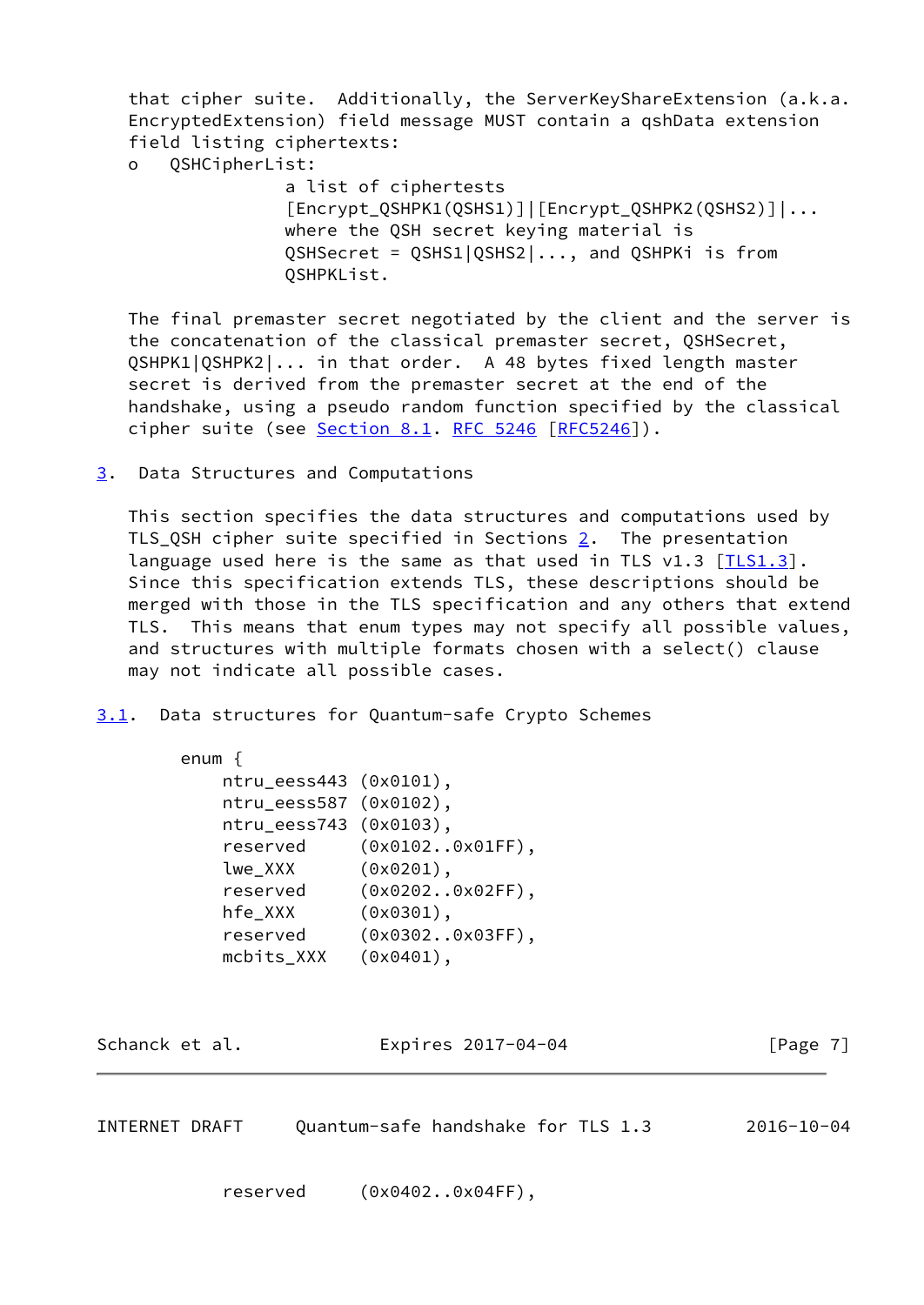reserved (0x0500..0xFEFF), (0xFFFF) } QSHSchemeID;

- ntru eess443, etc: Indicates parameter set to be used for the NTRUEncrypt encryption scheme. The name of the parameter sets defined here are those specified in [\[EESS1](#page-17-5)].
- lwe\_XXX, etc: Indicates parameters for Learning With Error (LWE) encryption scheme. The name of the parameters defined here are not specified in this document.
- hfe\_XXX, etc: Indicates parameters for Hidden Field Equotion (HFE) encryption scheme. The name of the parameters defined here are not specified in this document.
- mcbits XXX, etc: Indicates parameters for McEliece encryption scheme instantiated with McBits parameter set. The name of the parameters defined here are not specified in this document.

See [Section 5](#page-15-1) for specific information for quantum safe scheme.

The QSHSchemes name space is maintained by IANA [IANA]. See [Section](#page-16-4) [8](#page-16-4) for information on how new schemes are added.

 The server implementation SHOULD support all of the above QSHSchemes, and client implementation SHALL support at least one of them.

 struct { QSHSchemeID id<1..2^16-1> } QSHIDList;

 The QSHSchemeIDList and AcceptQSHSchemeIDList are two instances of QSHIDList structure. This structure defines a list of QSHSchemeIDs, each representing a quantum safe encryption scheme.

```
 struct {
   QSHSchemeID id,
   opaque pubKey<1..2^16-1>
} QSHPK;
struct {
   QSHPK keys<1..2^24-1>
} QSHPKList;
```
 The structure of public keys send from the client to the server, namely, QSHPK, has two fields: QSHSchemeID specifies the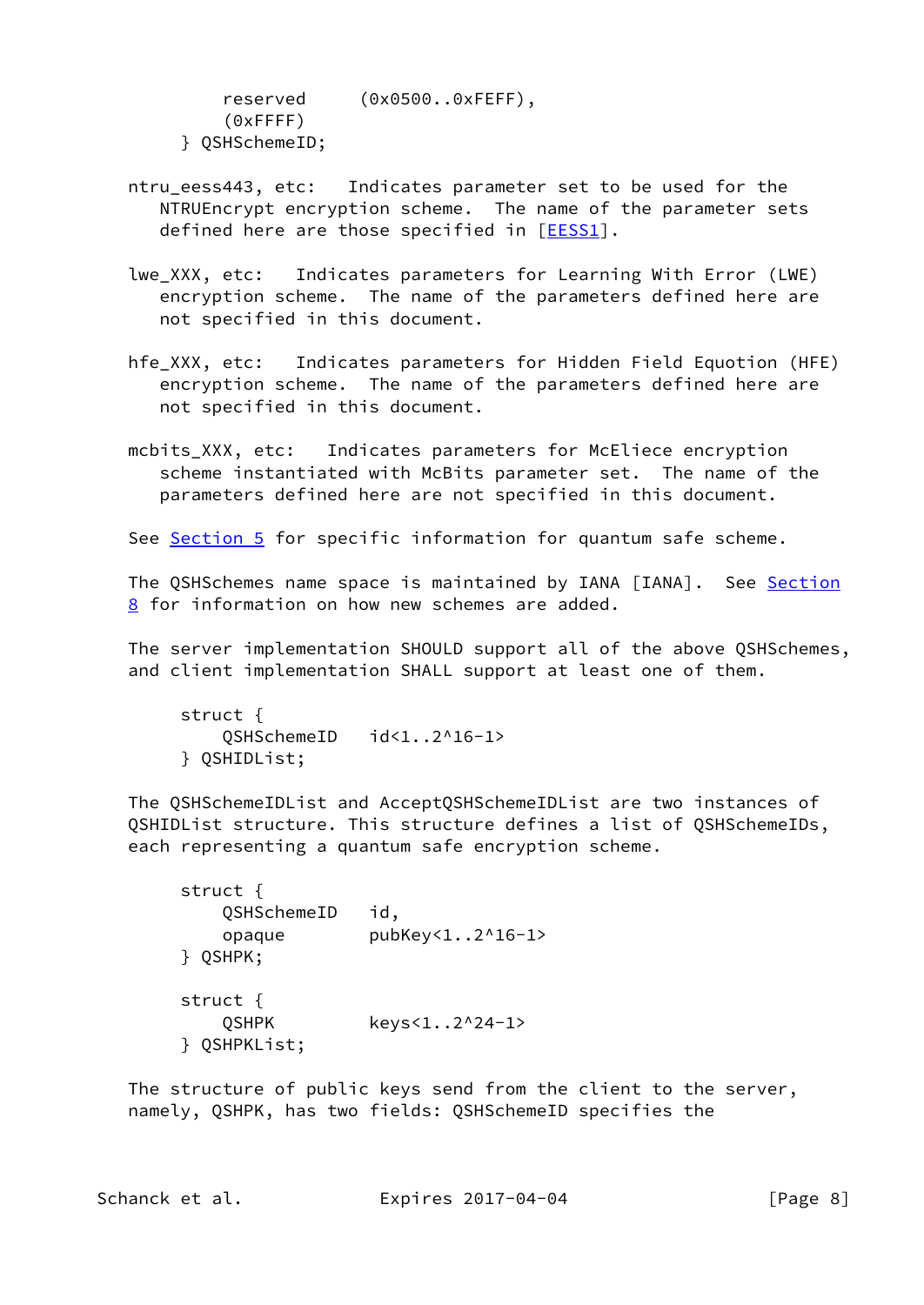<span id="page-9-1"></span> corresponding quantum safe encryption scheme, and an opaque encodes the actual public key data following the specification of the corresponding quantum safe encryption scheme. Any entity that reserves a new quantum safe encryption scheme identifier MUST specify how the keys and ciphertexts for that scheme are encoded. See [Section 5](#page-15-1) for definitions of the encodings of the schemes specified in this document.

NOTE: the QSHPK is a opaque of up to (2^24-1) bytes. This may exceed the size limitation of extensions (2^16-1).

The QSHPKList is a list of QSHPKs.

```
 struct {
   QSHSchemeID id,
   opaque encryptedKey<1..2^16-1>
} QSHCipher;
struct {
   QSHCipher encryptedKeys<1..2^24-1>
} QSHCipherList;
```
 The structure of ciphertext send from the server to the client, namely QSHCipher, has two fields: QSHSchemeID specifies the corresponding quantum safe encryption scheme, and an opaque encodes the actual ciphertext following the specification of the corresponding quantum safe encryption scheme.

The QSHCipherList is a list of ciphertexts.

#### <span id="page-9-0"></span>[3.2](#page-9-0). Client Hello Extensions

 This section specifies a TLS extension that can be included with the ClientHello message as described in [RFC 4366 \[RFC4366](https://datatracker.ietf.org/doc/pdf/rfc4366)].

 NOTE: To support larger QSH quantum-safe cryptosystems it may be necessary to raise the maximum size of an extension to 2^24-1 octets.

When these extensions are sent:

 When a client wish to negotiate a handshake using TLS\_QSH approach, the extensions MUST be sent along with the first ClientHello message. Follow-up ClientHello message MAY also use these extensions when a zero round trip handshake failed.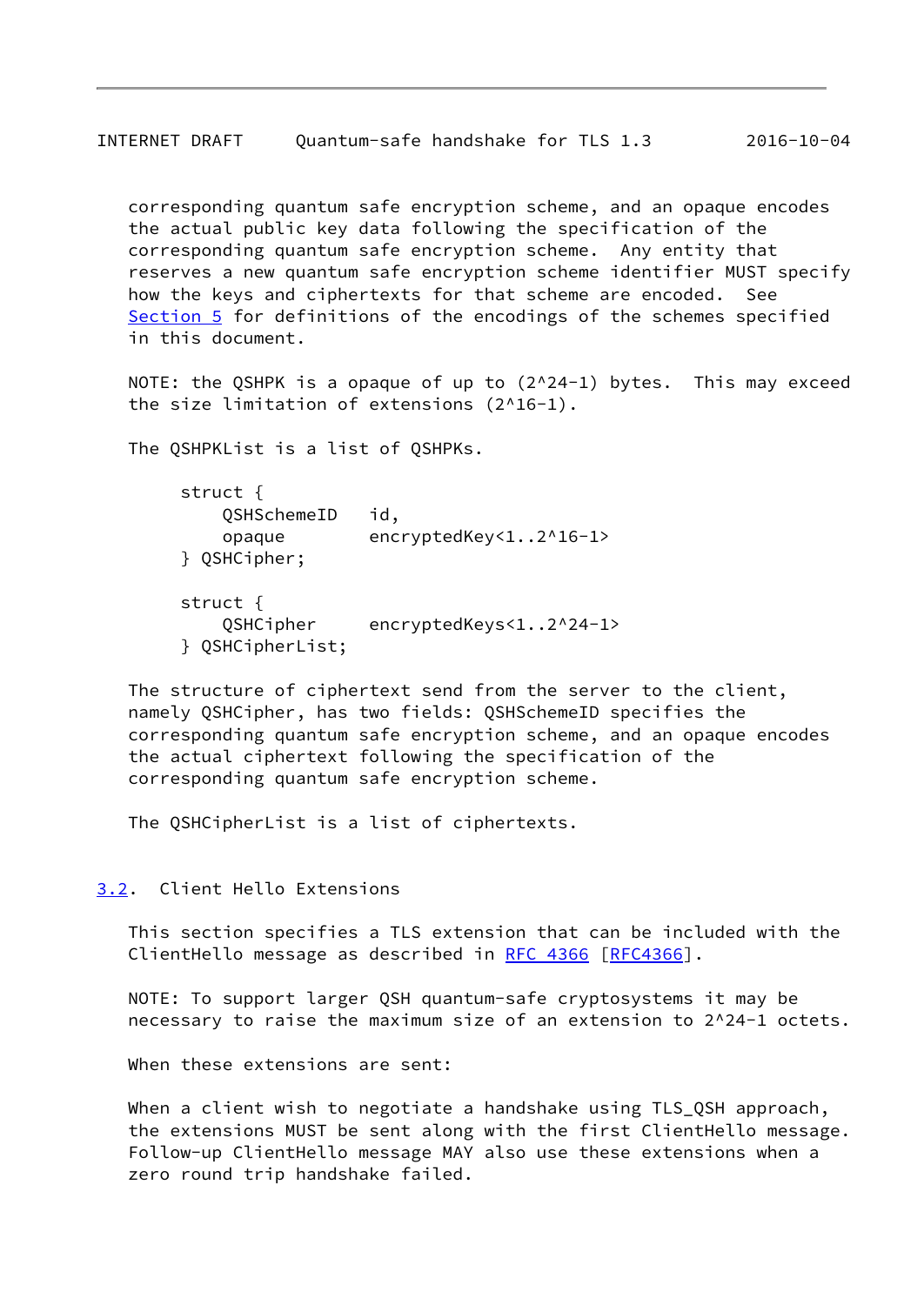Meaning of these extensions:

Schanck et al. Expires 2017-04-04 Frage 9]

INTERNET DRAFT Quantum-safe handshake for TLS 1.3 2016-10-04

 qshNegotiate extension allows a client to send a QSHSchemeIDList that enumerates QSHSchemeIDs for supported quantum safe cryptosystems. qshData extension allows a client to send a QSHPKList of public keys for quantum-safe encryption schemes.

 Note: QSHSchemeID MUST be distinct in QSHSchemeIDList. If qshNegotiate extension and qshData extension are both send within a same ClientHello extension, QSHSchemeIDList must not enumerate QSHschemeIDs whose public keys are already in QSHPKList.

Structure of the extensions:

The general structure of TLS extensions is described in [\[RFC4366](https://datatracker.ietf.org/doc/pdf/rfc4366)], and this specification adds a new type to ExtensionType.

 enum { qshNegotiate(0x18) qshData(0x19) } ExtensionType;

- qshNegotiate (Supported TLS\_QSH Extension): Indicates the list of QSHSchemeIDs supported by the client. For this extension, the opaque extension\_data field MAY contain QSHSchemeIDList and its field can be NULL.
- qshData (Supported TLS\_QSH Extension): Indicates the list of QSHScheme public keys supported by the client. For this extension, the opaque extension\_data field MUST contain QSHPKList and its field is not NULL.

```
 struct {
           select (ExtensionType) {
               case qshNegotiate:
                   QSHSchemeIDList qshSchemeIDList,
               case qshData:
                   QSHPKList qshPKList,
}
       } ClientHelloExtension;
```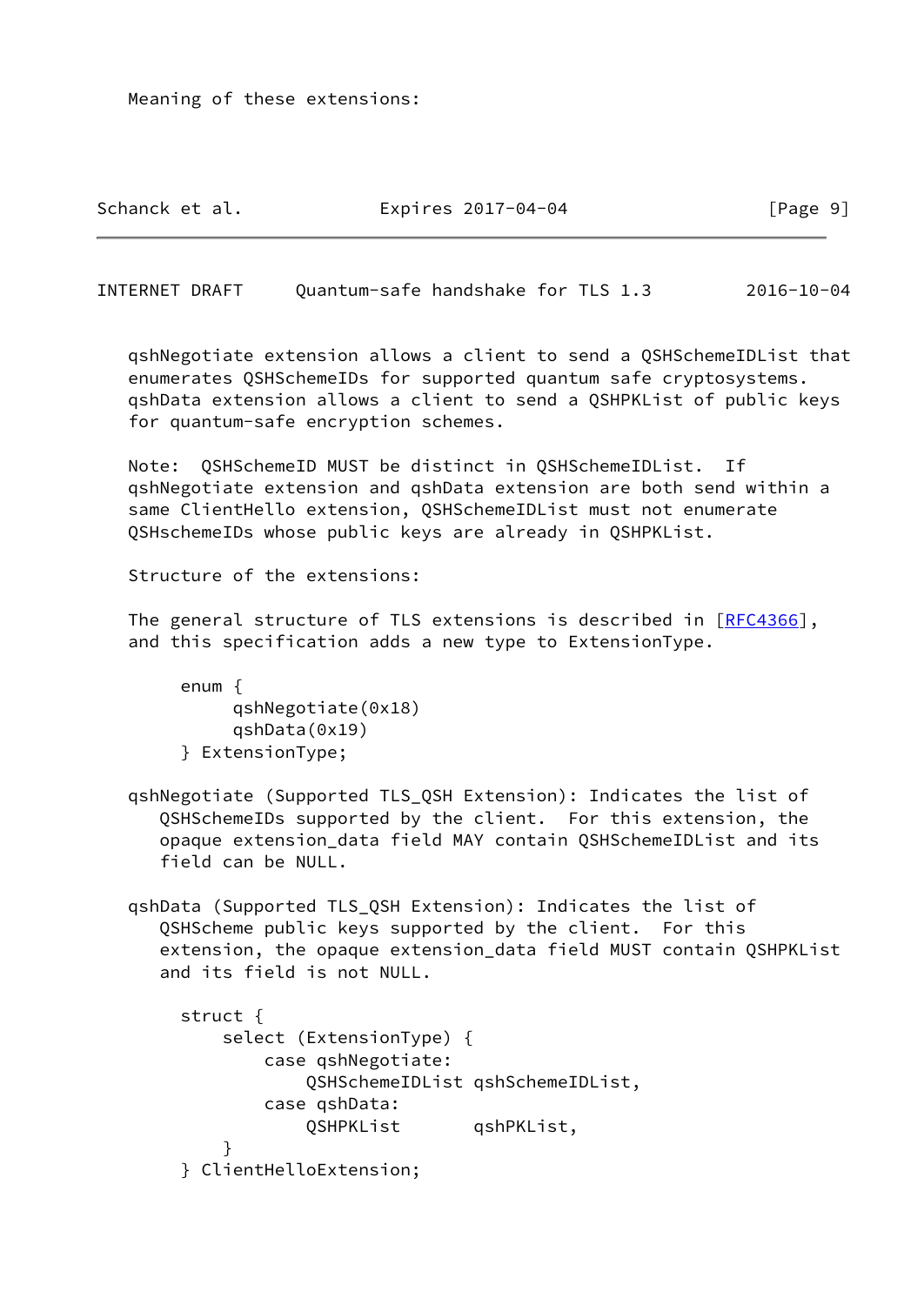Items in both qshPKList and qshSchemeIDList are ordered according to the client's preferences (favorite choice first).

 As an example, a client that only supports ntru\_eess439 (0x0101) and ntru eess593 (0x0102) and prefers to use ntru eess439 would encode its qshSchemeIDList as follows:

04 01 01 01 02

| Schanck et al. | Expires 2017-04-04 | [Page 10] |
|----------------|--------------------|-----------|
|----------------|--------------------|-----------|

<span id="page-11-0"></span>INTERNET DRAFT Quantum-safe handshake for TLS 1.3 2016-10-04

 An example of a qshNegotiate extension field will therefore look as follows:

00 18 | extension length | 00 04 01 01 01 02 | ...

 Note: the extension type value appearing in these examples is tentative.

Actions of the sender:

 If the ClientHello message starts a fresh handshake, a client that proposes TLS\_QSH approach in its ClientHello message appends both qshNegotiate and qshData extensions (along with any others), enumerating the supported quantum-safe crypto systems that the client wish to use to negotiate keys with the server.

 If the ClientHello message is in response to a HelloRetryRequest, the client appends qshData extension (along with any others), enumerating the QSHScheme public keys supported by the server.

Actions of the receiver:

 A server that receives a ClientHello with a TLS\_QSH approach MUST check the extension field to use the client's enumerated capabilities to guide its selection of appropriate quantum safe encryption algorithms. The TLS\_QSH approach must be negotiated only if the server can successfully complete the handshake while using the listed quantum-safe cryptosystems from the client.

 The server will carry out a classic handshake with the client using a classical cipher suite indicated by the ClientHello message. If the server supports QSHSchemes of public keys included in the qshData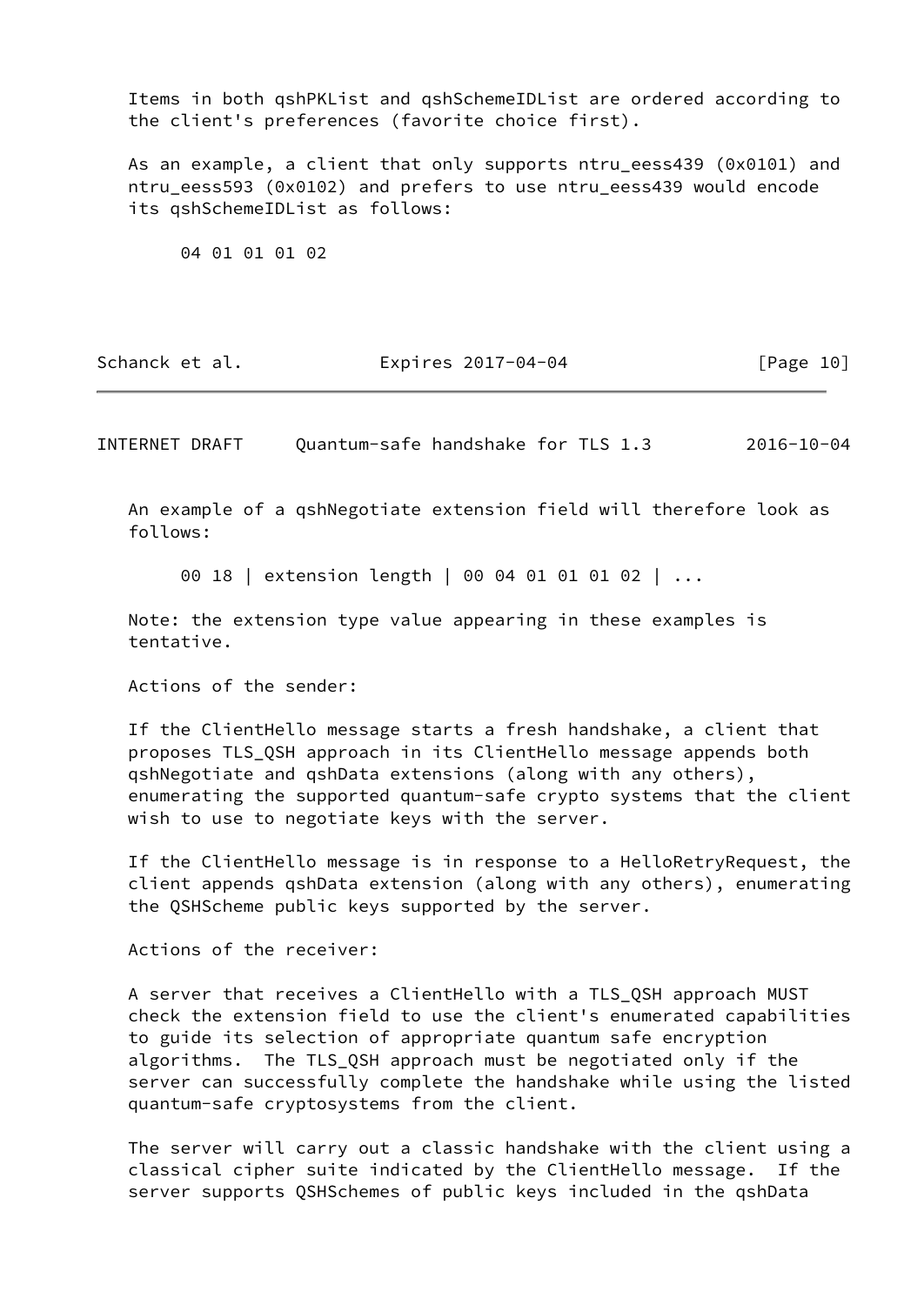extension, the server will include a QSHCipherList in the EncryptedExtension field of ServerKeyShare message; if not, the server will select a (list of) supported QSHScheme(s), indexed by QSHSchemeID(s), and form the AcceptQSHSchemeIDList with its selected schemes. This list will be send back to the client via the extension field of HelloRetryRequest.

 If a server does not understand the Extension, does not understand the list of quantum-safe encryption schemes, or is unable to complete the TLS\_QSH handshake while restricting itself to the enumerated cryptosystems, it MUST NOT negotiate the use of a TLS\_QSH approach. Depending on what other cipher suites are proposed by the client and supported by the server, this may result in a fatal handshake failure alert due to the lack of common cipher suites.

<span id="page-12-0"></span>[3.3](#page-12-0). HelloRetryRequest Extensions

| Schanck et al. | Expires 2017-04-04 | [Page 11] |
|----------------|--------------------|-----------|
|----------------|--------------------|-----------|

<span id="page-12-1"></span>INTERNET DRAFT Quantum-safe handshake for TLS 1.3 2016-10-04

 This section specifies a TLS extension that can be included with the HelloRetryRequest message as described in [[TLS1.3](#page-19-2)].

When this extension is sent:

 The server will send this message in response to a ClientHello message where the extension fields contains a extension type quantum safe-hybrid, when it was able to find an acceptable set of QSHSchemes from qshNegotiate but not from qshData. If it cannot find such a match, it will respond with a handshake failure alert.

Meaning of this extension:

 This extension allows a server to notify the client the ID(s) for the quantum-safe encryption scheme(s) it chooses from the QSHSchemeIDList.

Structure of this extension:

```
 struct {
           select (ExtensionType) {
               case qshNegotiate:
                   QSHSchemeIDList acceptQSHSchemeIDList,
}
       } HelloRetryRequestExtension;
```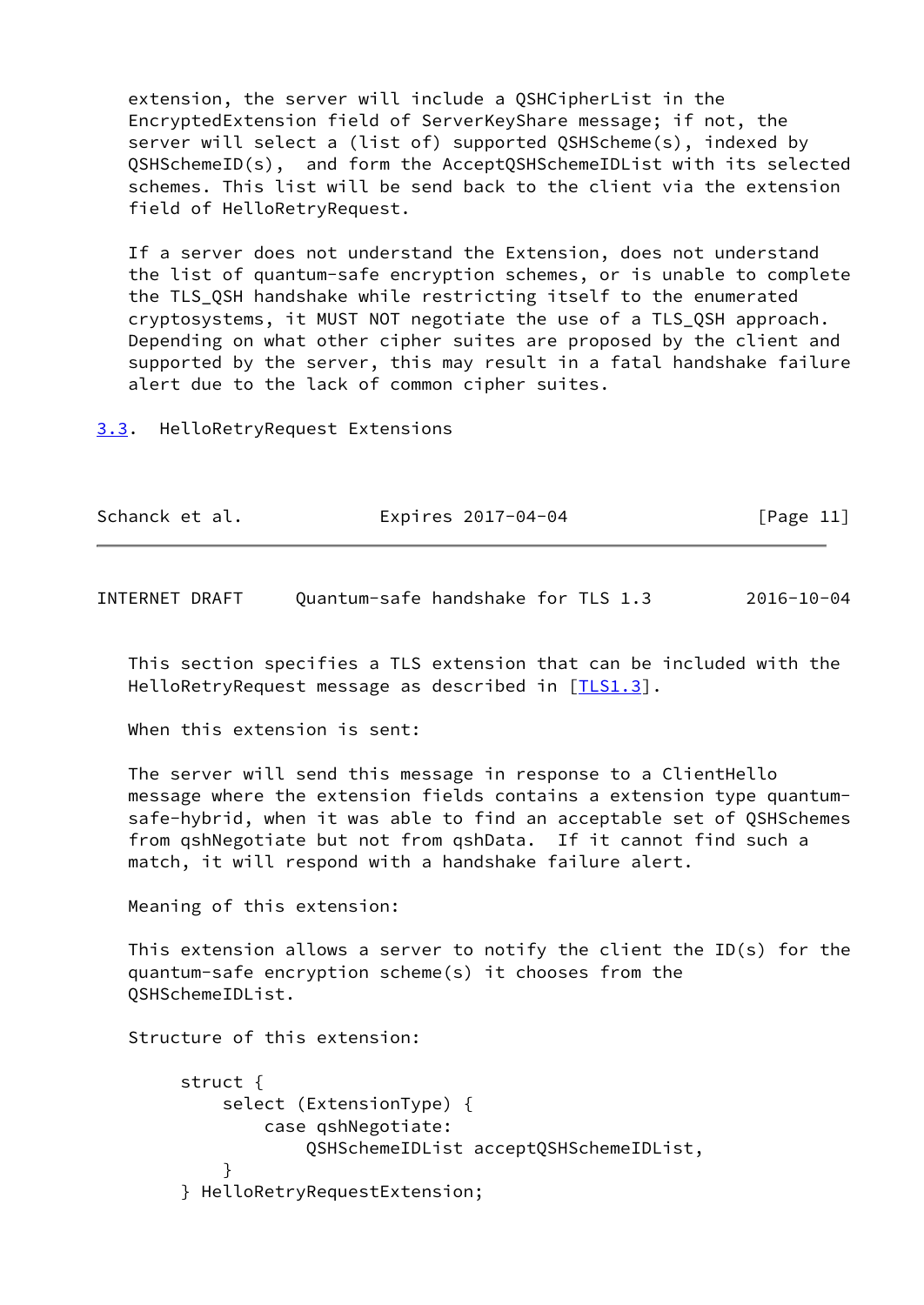Actions of the sender:

 The server selects a number of QSHSchemeIDs in response to a ClientHelloExtension message. The selection is based on client's preference. The QSHSchemeIDs selected MUST exist in the received QSHSchemeIDList. The server form the acceptQSHSchemeIDList with the list of selected OSHSchemeIDs.

Actions of the receiver:

 A client that receives a HelloRetryRequest message containing an extension type qshNegotiate will extract the agreed QSHSchemeIDs and from the acceptQSHSchemeIDList. Those QSHSchemeIDs will be used when the client generates another ClientHello message.

<span id="page-13-0"></span>[3.4](#page-13-0). Server Key Share Extension

 [[This may be later on changed into \*EncryptedExtensions\* let's see how TLS 1.3 will define it]]

 NOTE: To support larger QSH quantum-safe cryptosystems it may be necessary to raise the maximum size of an extension to 2^24-1 octets.

| Schanck et al. | Expires 2017-04-04 | [Page 12] |
|----------------|--------------------|-----------|
|----------------|--------------------|-----------|

INTERNET DRAFT Quantum-safe handshake for TLS 1.3 2016-10-04

When this message is sent:

 The server will include this extension field in response to a ClientHello message with extension type qshData.

Meaning of this message:

 It is used to send QSH key material (encrypted by one or many of the client's public keys) to the client.

Structure of this message:

The TLS ServerKeyShareExtension field is extended as follows.

 struct { select (ExtensionType) { case qshData: QSHCipherList encryptedQSHSecret,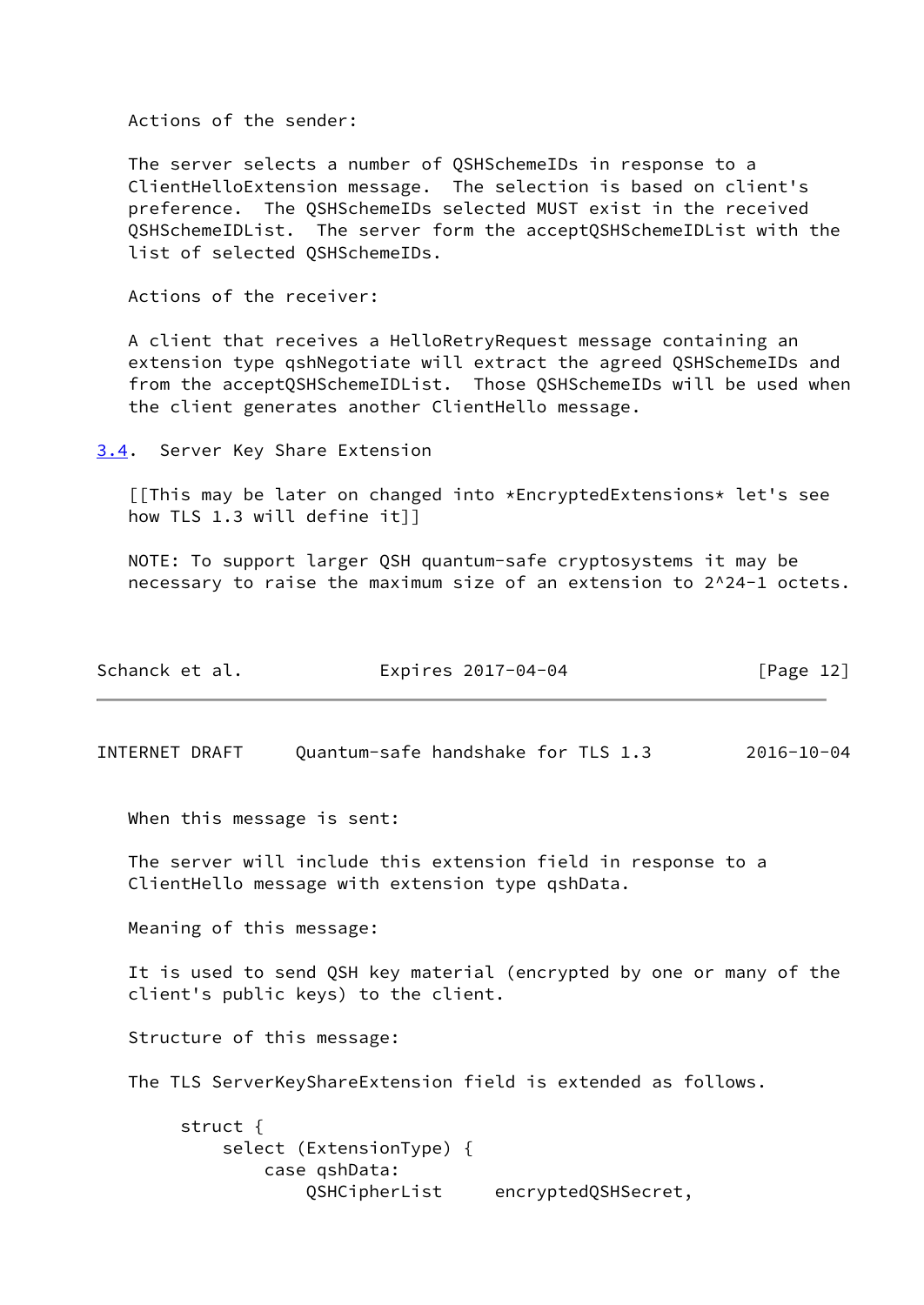} } ServerKeyShare;

Actions of the sender:

 The server extracts client's public keys QSHPK1, ..., QSHPKn from the qshData field in the received Client Hello extensions. For each of the public keys QSHPKi, generates a secret QSHSi. The length in bytes of QSHSi MUST be the lesser of (a) 48, the length of the classical master secret, and (b) the maximum plaintext input length for the corresponding encryption scheme (see [Section 5](#page-15-1)).

 The server then encrypts the QSHSi with QSHPKi, and form the encryptedQSHSecret with those ciphertexts.

 The QSH keying material is: QSHSecret = QSHS1|QSHS2|...|QSHSk

 The server will finally form the premaster secret as a concatenation of the classical premaster secret (negotiated via classical exchange, i.e., Key Share messages), QHSSecret, and QSHPK (the public keys that encrypts the message). A 48 bytes fixed length master secret is derived from the premaster secret at the end of the handshake, using a pseudo random function specified by the classical cipher suite (see Section 8.1. [RFC 5246](https://datatracker.ietf.org/doc/pdf/rfc5246) [[RFC5246](https://datatracker.ietf.org/doc/pdf/rfc5246)]).

Actions of the receiver:

The client processes the ServerKeyShareExtension

| Schanck et al. | Expires 2017-04-04 | [Page 13] |
|----------------|--------------------|-----------|
|----------------|--------------------|-----------|

<span id="page-14-0"></span>INTERNET DRAFT Quantum-safe handshake for TLS 1.3 2016-10-04

 by decrypting each ciphertext in encryptedQSHSecret using the client's secret key and obtaining QSHSecret.

 The client will finally form the premaster secret as a concatenation of the classical premaster secret (negotiated via classical exchange, i.e., Key Share messages), QHSSecret, and QSHPK (the public keys that encrypts the message). A 48 bytes fixed length master secret is derived from the premaster secret at the end of the handshake, using a pseudo random function specified by the classical cipher suite (see Section 8.1. [RFC 5246](https://datatracker.ietf.org/doc/pdf/rfc5246) [[RFC5246](https://datatracker.ietf.org/doc/pdf/rfc5246)]).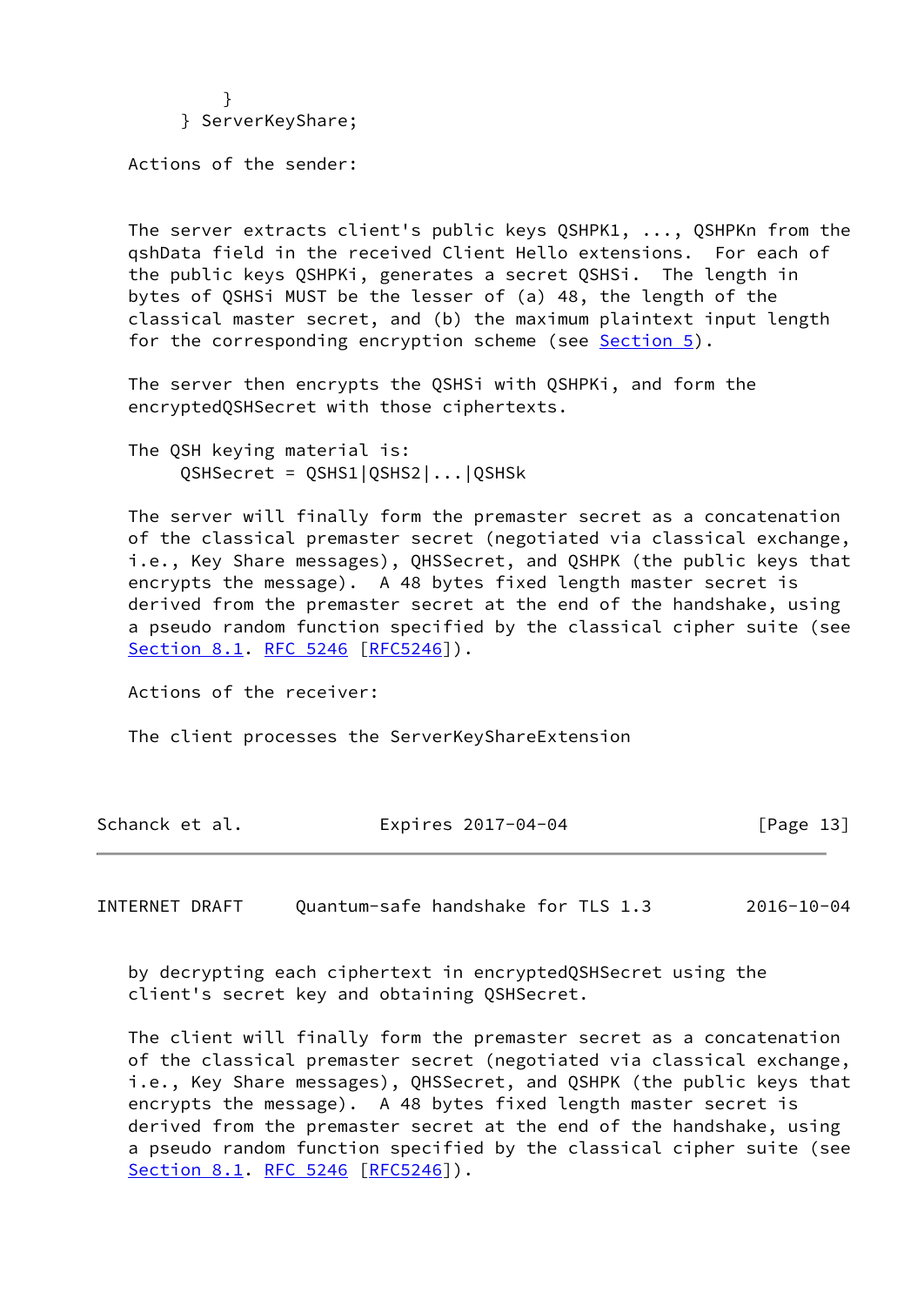### <span id="page-15-0"></span>[4](#page-15-0). Cipher Suites

The TLS QSH approach does not introduce any additional cipher suite identifiers.

<span id="page-15-1"></span>[5](#page-15-1). Specific information for Quantum Safe Scheme

 Selection criteria for qauntum-safe cryptography to be used in this TLS\_QSH approach can be found at [\[QSHPKC](#page-18-3)]. Also see [\[PQCRY\]](#page-18-4) for initial recommendations of quantum safe cryptography from EU's PQCRYPTO project.

## <span id="page-15-2"></span>[5.1](#page-15-2). NTRUEncrypt

 NTRUEncrypt parameter sets are identified by the values ntru\_eess443 (0x0101), ntru\_eess587 (0x0102), ntru\_eess743 (0x0103) assigned in this document.

 For each of these parameter sets, the public key and ciphertext are Ring Elements as defined in  $[EESS1]$  $[EESS1]$ . The encoded public key and ciphertext are the result of encoding the relevant Ring Element with RE2BSP as defined in [\[EESS1\]](#page-17-5).

 For each parameter set the the maximum plaintext input length in bytes is as follows. This is used when determining the length of the client/server-generated secrets CliSi and SerSi as specified in sections  $3.4$  and  $3.5$ .

 eess443 49 eess587 76 eess743 106

# <span id="page-15-3"></span>[5.2](#page-15-3). LWE

Encoding not defined in this document.

# <span id="page-15-4"></span>[5.3](#page-15-4). HFE

Encoding not defined in this document.

| Schanck et al. | Expires 2017-04-04 | [Page 14] |
|----------------|--------------------|-----------|
|----------------|--------------------|-----------|

<span id="page-15-6"></span>INTERNET DRAFT Quantum-safe handshake for TLS 1.3 2016-10-04

<span id="page-15-5"></span>[5.4](#page-15-5). McEliece/McBits Encoding not defined in this document.

<span id="page-15-7"></span>[6](#page-15-7). Security Considerations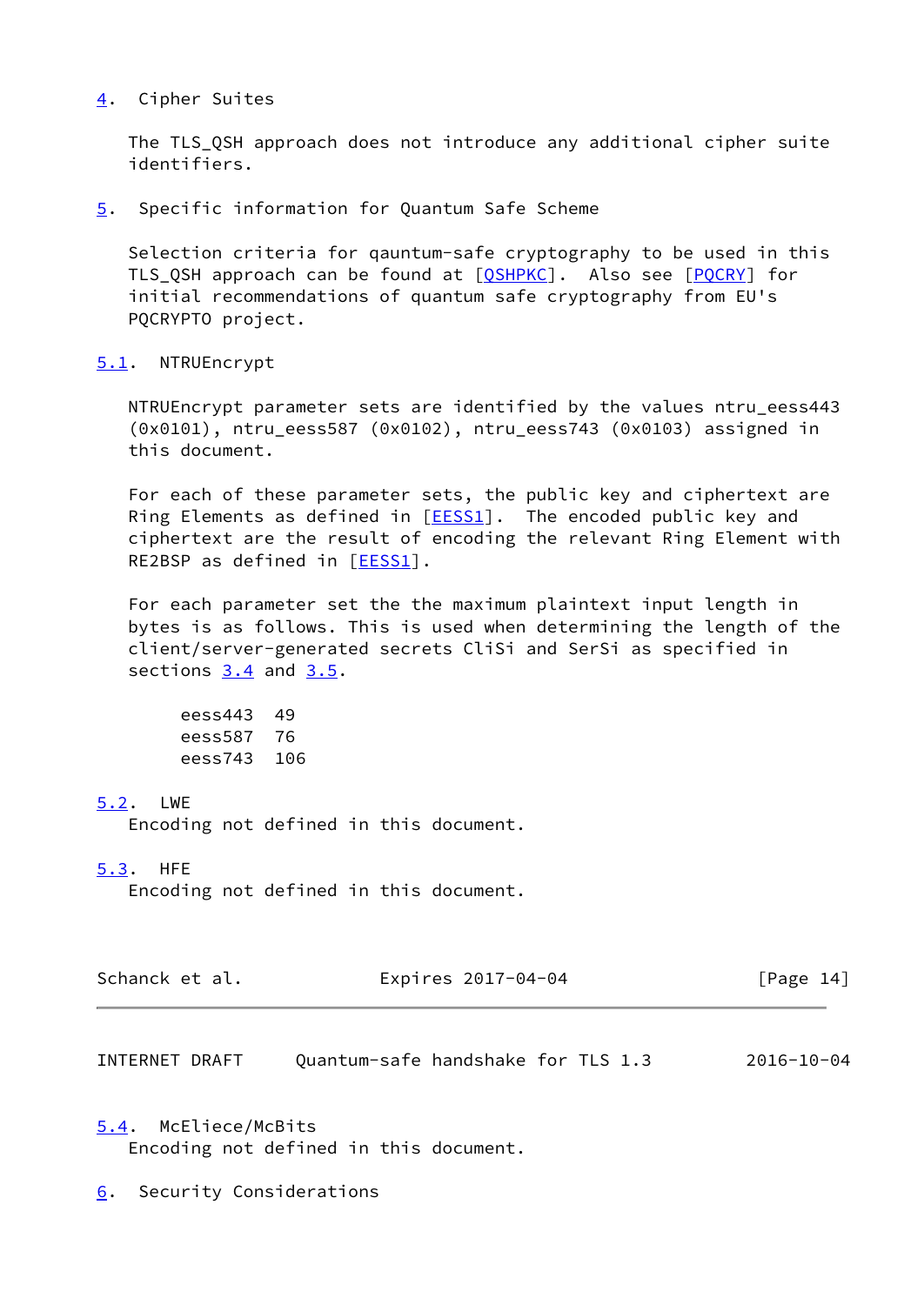<span id="page-16-0"></span>[6.1](#page-16-0). Security, Authenticity and Forward Secrecy

 Security, authenticity and forward secrecy against classical computers are inherent from classical handshake mechanism.

<span id="page-16-1"></span>[6.2](#page-16-1). Quantum Security and Quantum Forward Secrecy

 The proposed handshake mechanism provides quantum security and quantum forward secrecy.

 Quantum resistant feature of QSHSchemes ensures a quantum attacker will not learn QSH keying material S. A quantum attacker may learn classic handshake information. Given an input X, the leftover hash lemma [[LHL](#page-17-6)] ensures that one can extract Y bits that are almost uniformly distributed, where Y is asymptotic to the min-entropy of X. An adversary who has some partial knowledge about X, will have almost no knowledge about Y. This guarantees the attacker will not learn the final premaster secret so long as S has enough entropy and remains secret. This also guarantees the premaster secret is secure even if the client's and/or the server's long term keys are compromised.

<span id="page-16-2"></span>[6.3](#page-16-2). Quantum Authenticity

 The proposed approach relies on the classical cipher suite for authenticity. Thus, an attacker with quantum computing capability will be able to break the authenticity.

<span id="page-16-3"></span>[7](#page-16-3). Compatibility with TLS 1.2 and earlier version

 Compatibility with TLS 1.2 and earlier version can be found in  $[OSH12]$ .

<span id="page-16-4"></span>[8](#page-16-4). IANA Considerations

 This document describes a new name spaces for use with the TLS protocol:

o QSHSchemeID

Any additional assignments require IETF Consensus action [\[RFC2434](https://datatracker.ietf.org/doc/pdf/rfc2434)]. Process for determining whether a public key algorithm is in fact quantum-safe, and therefore entitled to a QSHSchemeId, is not

| Schanck et al. | Expires 2017-04-04 | [Page 15] |
|----------------|--------------------|-----------|
|----------------|--------------------|-----------|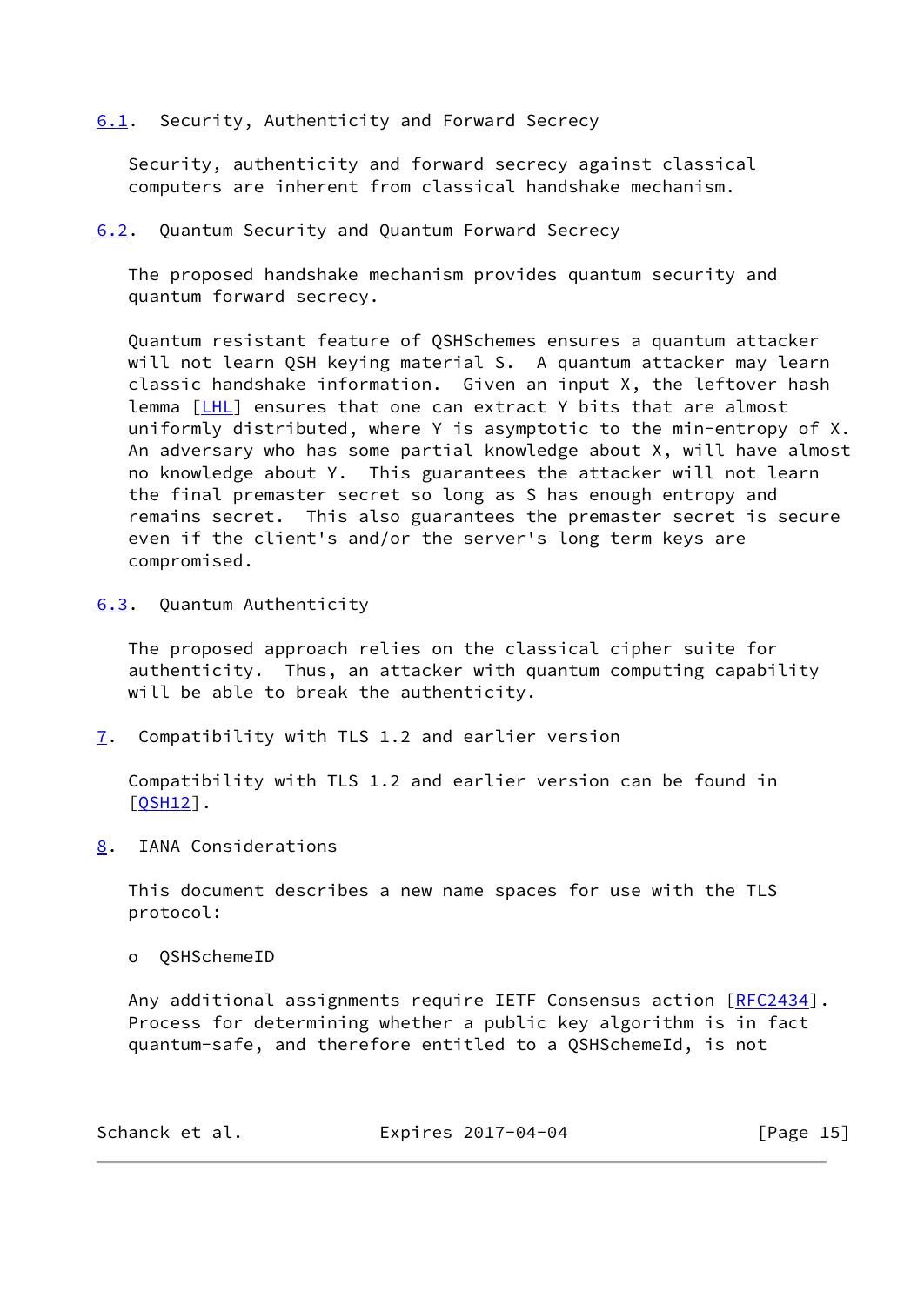<span id="page-17-1"></span> specified in this document and may be established by the TLS working group as it sees fit. For example, TLS WG may require that algorithms are vetted in some sense by CFRG or have been published in a standard by a recognized international standards body such as IEEE or ANSI X9.

<span id="page-17-0"></span>[9](#page-17-0). Acknowledgements

 Funding for the RFC Editor function is provided by the IETF Administrative Support Activity (IASA).

We wish to thank Douglas Stebila, [[[names]]] for helpful discussions.

- <span id="page-17-2"></span>[10.](#page-17-2) References
- <span id="page-17-6"></span><span id="page-17-5"></span><span id="page-17-4"></span><span id="page-17-3"></span>[10.1](#page-17-3). Normative References
	- [EESS1] Consortium for Efficient Embedded Security, "Efficient Embedded Security standards (EESS) #1", March 2015, <[https://github.com/NTRUOpenSourceProject/ntru](https://github.com/NTRUOpenSourceProject/ntru-crypto/blob/master/doc/EESS1-2015v3.0.pdf/) [crypto/blob/master/doc/EESS1-2015v3.0.pdf/>](https://github.com/NTRUOpenSourceProject/ntru-crypto/blob/master/doc/EESS1-2015v3.0.pdf/).
	- [FIPS180] NIST, "Secure Hash Standard", FIPS 180-2, 2002.
	- [FIPS186] NIST, "Digital Signature Standard", FIPS 186-2, 2000.
	- [H2020] Lange, T., "PQCRYPTO project in the EU", April, 2015. <[http://pqcrypto.eu.org/slides/20150403.pdf>](http://pqcrypto.eu.org/slides/20150403.pdf)
	- [HOF15] Hoffstein, J., Pipher, J., Schanck, J., Silverman, J., Whyte, W., and Zhang, Z., "Choosing Parameters for NTRUEncrypt", 2015. [<https://eprint.iacr.org/2015/708](https://eprint.iacr.org/2015/708)>
	- [LIN11] Lindner, R., and Peikert, C., "Better Key Sizes (and Attacks) for LWE-Based Encryption", 2011.
	- [LHL] Impagliazzo, R., Levin, L., and Luby, M., "Pseudo-random generation from one-way functions", 1989.
	- [MCBIT] Bernstein, D., Chou, T., and Schwabe, P., "McBits: Fast Constant-Time Code- Based Cryptography", 2013.
	- [MCELI] McEliece, R., "A Public-Key Cryptosystem Based On Algebraic Coding Theory", 1978.
	- [PKCS1] RSA Laboratories, "PKCS#1: RSA Encryption Standard version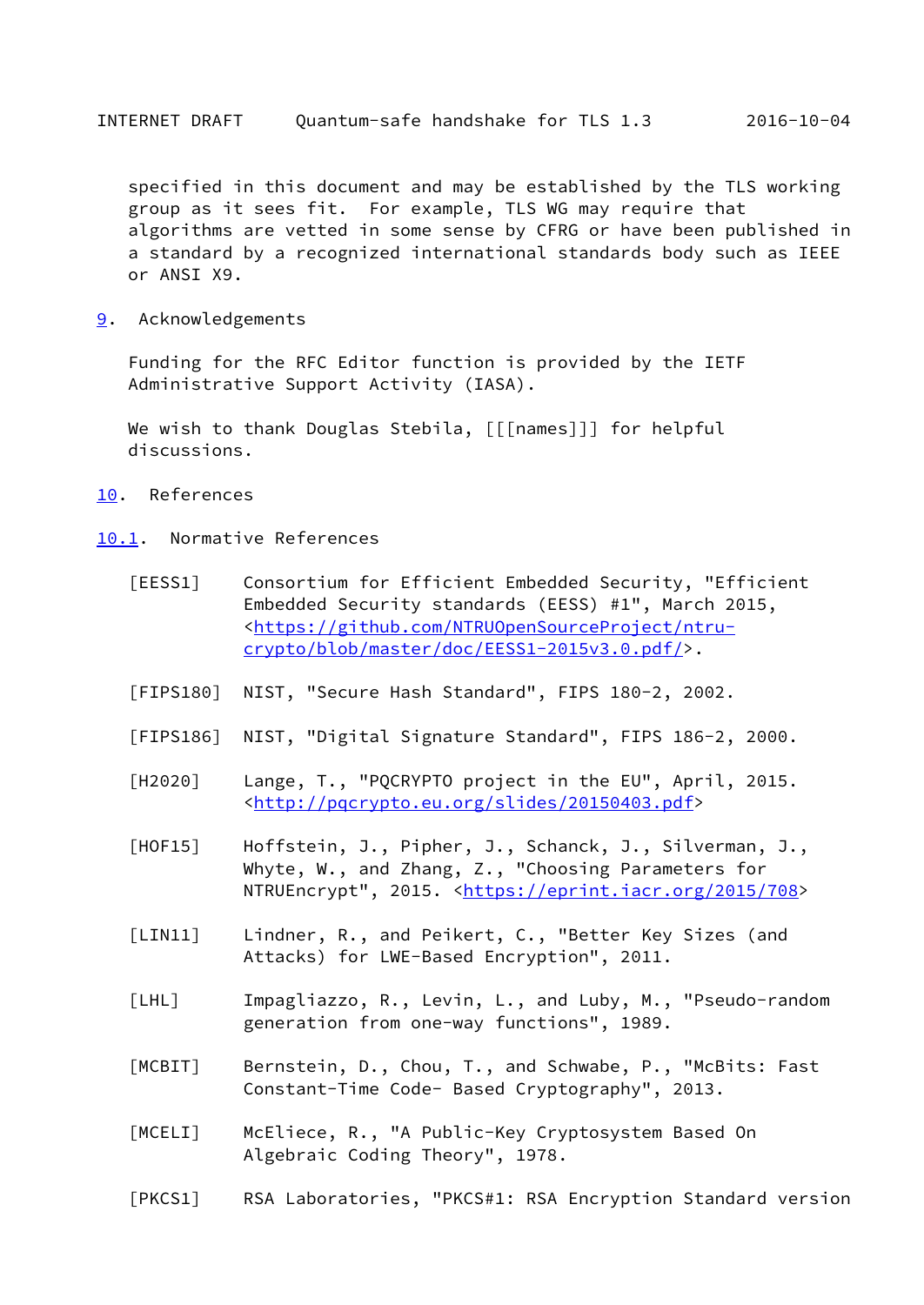| Schanck et al.<br>Expires 2017-04-04 | [Page 16] |
|--------------------------------------|-----------|
|--------------------------------------|-----------|

#### <span id="page-18-0"></span>INTERNET DRAFT Quantum-safe handshake for TLS 1.3 2016-10-04

- <span id="page-18-4"></span> [PQCRY] PQCRYPTO, "Initial recommendations of long-term secure post-quantum systems". <[http://pqcrypto.eu.org/docs/initial-recommendations.pdf>](http://pqcrypto.eu.org/docs/initial-recommendations.pdf)
- <span id="page-18-1"></span> [QSH12] Schanck, J., Whyte, W., and Zhang, Z., "Quantum-Safe Hybrid (QSH) Ciphersuite for Transport Layer Security (TLS) version 1.2", [draft-whyte-qsh-tls12-00,](https://datatracker.ietf.org/doc/pdf/draft-whyte-qsh-tls12-00) July 2015.
- <span id="page-18-3"></span> [QSHPKC] Schanck, J., Whyte, W., and Zhang, Z., "Criteria for selection of public-key cryptographic algorithms for quantum-safe hybrid cryptography", [draft-whyte-select-pkc](https://datatracker.ietf.org/doc/pdf/draft-whyte-select-pkc-qsh-00.txt) [qsh-00.txt,](https://datatracker.ietf.org/doc/pdf/draft-whyte-select-pkc-qsh-00.txt) Sep 2015.
- <span id="page-18-2"></span> [REAL] "RFC Editor Abbreviations List", September 2013, <[https://www.rfc-editor.org/rfc-style](https://www.rfc-editor.org/rfc-style-guide/abbrev.expansion.txt/) [guide/abbrev.expansion.txt/](https://www.rfc-editor.org/rfc-style-guide/abbrev.expansion.txt/)>.
- [RFC2119] Bradner, S., "Key Words for Use in RFCs to Indicate Requirement Levels", [RFC 2119](https://datatracker.ietf.org/doc/pdf/rfc2119), March 1997.
- [RFC2246] Dierks, T. and C. Allen, "The TLS Protocol Version 1.0", [RFC 2246,](https://datatracker.ietf.org/doc/pdf/rfc2246) January 1999.
- [RFC2434] Narten, T. and H. Alvestrand, "Guidelines for Writing an IANA Considerations Section in RFCs", [RFC 2434](https://datatracker.ietf.org/doc/pdf/rfc2434), October 1998.
- [RFC4346] Dierks, T. and E. Rescorla, "The Transport Layer Security (TLS) Protocol Version 1.1", [RFC 4346](https://datatracker.ietf.org/doc/pdf/rfc4346), April 2006.
- [RFC4366] Blake-Wilson, S., Nysrom, M., Hopwood, D., Mikkelsen, J., and T. Wright, "Transport Layer Security (TLS) Extensions", [RFC 4366](https://datatracker.ietf.org/doc/pdf/rfc4366), April 2006.
- [RFC4492] Blake-Wilson, S., Bolyard, N., Gupta, V., Hawk, C., and B. Moeller, "Elliptic Curve Cryptography (ECC) Cipher Suites for Transport Layer Security (TLS)", [RFC 4492](https://datatracker.ietf.org/doc/pdf/rfc4492), May 2006.
- [RFC5246] Dierks, T. and E. Rescorla, "The Transport Layer Security (TLS) Protocol Version 1.2", [RFC 5246](https://datatracker.ietf.org/doc/pdf/rfc5246), August 2008.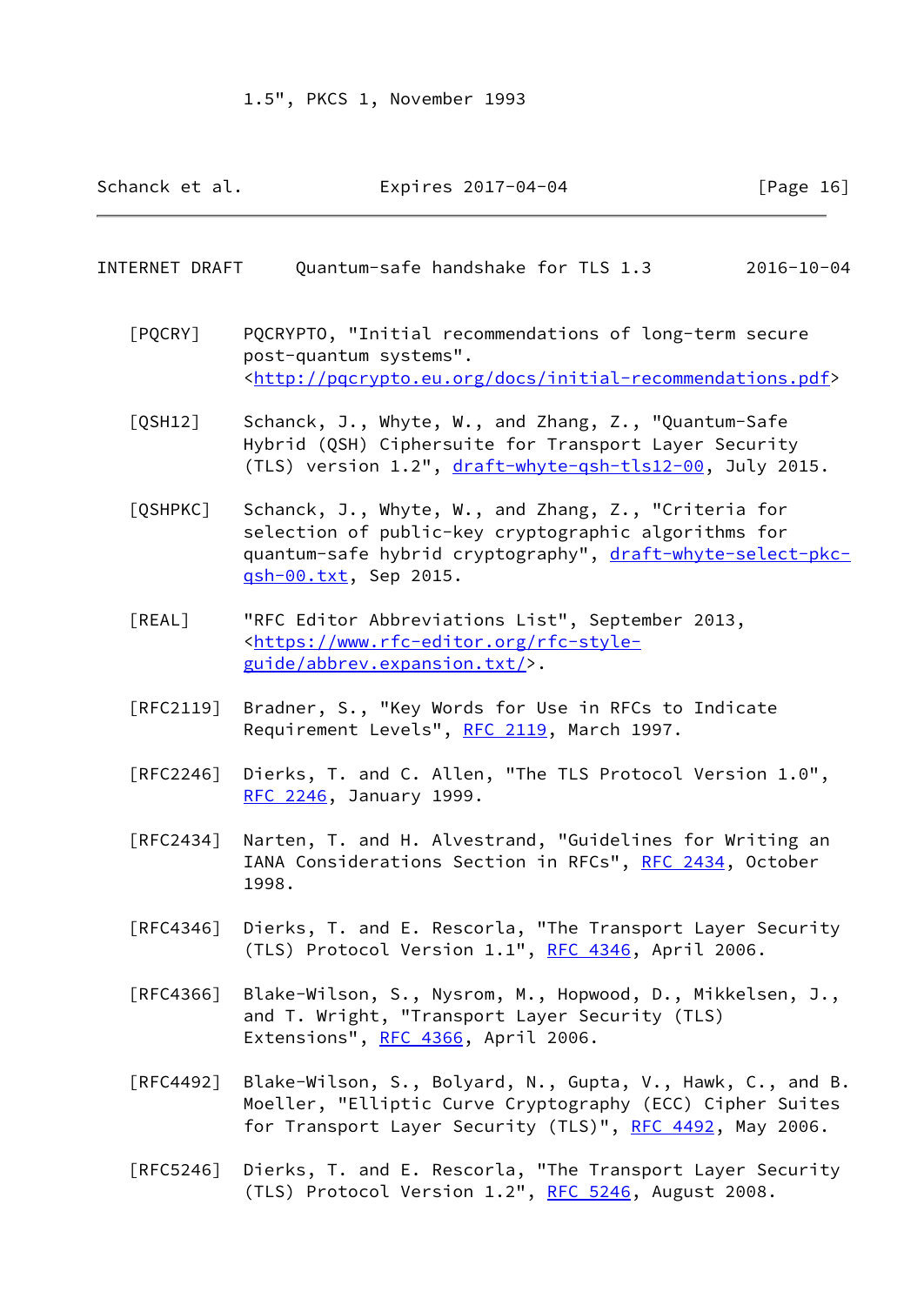<span id="page-19-2"></span> [TLS1.3] E. Rescorla, "The Transport Layer Security (TLS) Protocol Version 1.3", [draft-ietf-tls-tls13-05](https://datatracker.ietf.org/doc/pdf/draft-ietf-tls-tls13-05), March 2015.

<span id="page-19-1"></span><span id="page-19-0"></span>[10.2](#page-19-0). Informative References [RFC5990] Randall, J., Kaliski, B., Brainard, J. and Turner S., "Use Schanck et al. **Expires 2017-04-04** [Page 17] INTERNET DRAFT Quantum-safe handshake for TLS 1.3 2016-10-04 of the RSA-KEM Key Transport Algorithm in the Cryptographic Message Syntax (CMS)", [RFC 5990](https://datatracker.ietf.org/doc/pdf/rfc5990), September 2010. [RFC5859] Krawczyk, H., Eronen, P., "HMAC-based Extract-and-Expand Key Derivation Function (HKDF)", [RFC 5859,](https://datatracker.ietf.org/doc/pdf/rfc5859) May 2010. Authors' Addresses John M. Schanck Security Innovation, US and University of Waterloo, Canada jschanck@securityinnovation.com William Whyte Security Innovation, US wwhyte@securityinnovation.com Zhenfei Zhang Security Innovation, US zzhang@securityinnovation.com Copyright Notice IETF Trust Legal Provisions of 28-dec-2009, [Section 6.](#page-15-7)b(i), paragraph 2: Copyright (c) 2015 IETF Trust and the persons identified as the document authors. All rights reserved. IETF Trust Legal Provisions of 28-dec-2009, [Section 6.](#page-15-7)b(ii), paragraph 3: This document is subject to **BCP 78** and the IETF Trust's Legal Provisions Relating to IETF Documents [\(http://trustee.ietf.org/license-info](http://trustee.ietf.org/license-info)) in effect on the date of